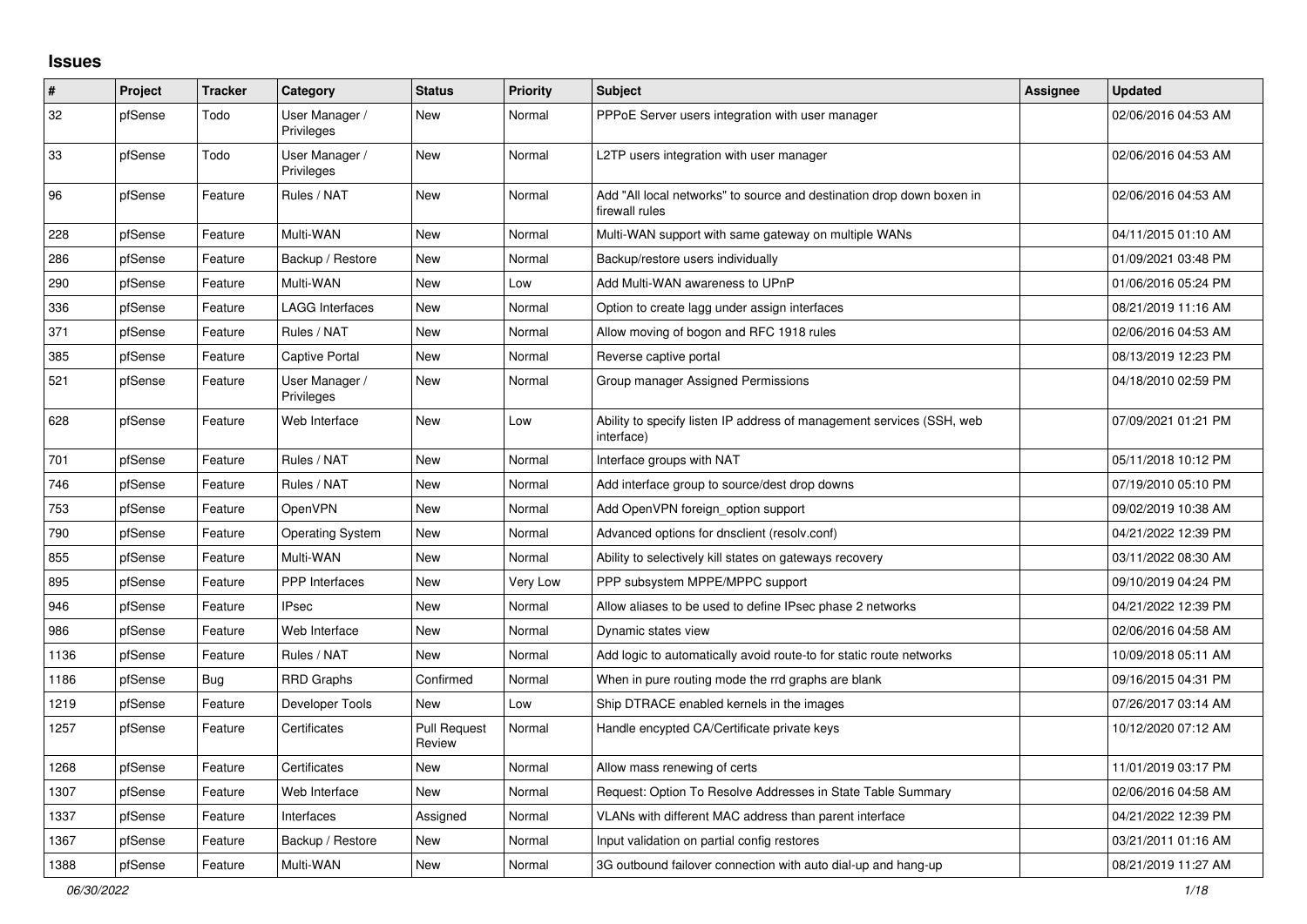| ∦    | Project | <b>Tracker</b> | Category                            | <b>Status</b> | <b>Priority</b> | Subject                                                                                                 | <b>Assignee</b> | <b>Updated</b>      |
|------|---------|----------------|-------------------------------------|---------------|-----------------|---------------------------------------------------------------------------------------------------------|-----------------|---------------------|
| 1434 | pfSense | Feature        | OpenVPN                             | New           | Normal          | Radius Accounting in OpenVPN                                                                            |                 | 05/04/2013 03:06 PM |
| 1506 | pfSense | Feature        | <b>Notifications</b>                | New           | Normal          | Notifications should spool                                                                              |                 | 05/05/2011 12:58 PM |
| 1521 | pfSense | Todo           | Routing                             | New           | Normal          | Investigate FreeBSD route metric support for future versions                                            |                 | 05/12/2011 11:28 AM |
| 1574 | pfSense | Feature        | User Manager /<br>Privileges        | New           | Normal          | Password quality enforcment.                                                                            |                 | 02/06/2016 04:15 AM |
| 1656 | pfSense | Feature        | <b>Diagnostics</b>                  | New           | Normal          | Teach pfctl to kill states by port number                                                               |                 | 08/21/2019 09:55 AM |
| 1667 | pfSense | <b>Bug</b>     | L <sub>2</sub> TP                   | New           | Normal          | L2TP server does not respond properly from a CARP VIP                                                   |                 | 12/11/2021 07:43 PM |
| 1683 | pfSense | Feature        | Rules / NAT                         | New           | Normal          | PF scrub min-ttl option                                                                                 |                 | 09/23/2020 01:52 AM |
| 1738 | pfSense | <b>Bug</b>     | Backup / Restore                    | New           | Very Low        | Restore fails when username in backup is not matching                                                   |                 | 12/11/2021 07:51 PM |
| 1813 | pfSense | <b>Bug</b>     | Rules / NAT                         | Confirmed     | Normal          | Static routes on WAN interfaces overridden by route-to for firewall-initiated<br>traffic                |                 | 11/09/2016 02:06 PM |
| 1826 | pfSense | Feature        | PPPoE Server                        | New           | Normal          | PPPoE server IPv6 support                                                                               |                 | 03/25/2022 04:25 PM |
| 1833 | pfSense | Feature        | PPTP                                | <b>New</b>    | Normal          | PPTP type WAN IPv6 support                                                                              |                 | 08/20/2019 10:12 AM |
| 1848 | pfSense | <b>Bug</b>     | <b>Traffic Shaper</b><br>(Limiters) | Confirmed     | Normal          | Limiters after policy routing has taken place do not behave correctly                                   |                 | 10/25/2014 09:18 PM |
| 1849 | pfSense | <b>Bug</b>     | Traffic Shaper (ALTQ)               | New           | Normal          | Traffic shaper - By Queue view needs to show/use friendly inerface names                                |                 | 01/10/2022 08:10 AM |
| 1883 | pfSense | Feature        | <b>Traffic Shaper</b><br>(Limiters) | New           | Normal          | Diag > Limiter Info presentation enhancement                                                            |                 | 08/20/2019 03:46 PM |
| 1890 | pfSense | <b>Bug</b>     | Translations                        | New           | Normal          | No gettext support in console scripts                                                                   |                 | 08/13/2019 12:24 PM |
| 1924 | pfSense | Feature        | <b>Captive Portal</b>               | New           | Normal          | Ability of CP's allowed IP addresses to use aliases                                                     |                 | 07/26/2018 04:28 AM |
| 1935 | pfSense | Feature        | Rules / NAT                         | New           | Normal          | Allow rule with max-src-conn-* options to make conditional use of "overload<br><virusprot>"</virusprot> |                 | 10/07/2011 09:31 AM |
| 1937 | pfSense | Feature        | Rules / NAT                         | New           | Normal          | Support for rule groupings                                                                              |                 | 08/20/2019 12:42 PM |
| 1940 | pfSense | Todo           | Logging                             | New           | Normal          | Integrate rSyslogd                                                                                      |                 | 07/06/2018 02:11 PM |
| 1947 | pfSense | Feature        | Rules / NAT                         | New           | Normal          | Option to kill all states when creating a block rule                                                    |                 | 08/20/2019 01:09 PM |
| 2024 | pfSense | Feature        | Package System                      | New           | Normal          | RRD Graphs for packages                                                                                 |                 | 08/13/2019 12:24 PM |
| 2025 | pfSense | Feature        | Captive Portal                      | New           | Normal          | Captive Portal: Easy accessible Logout page instead of Logout pop-up<br>window                          |                 | 02/06/2016 04:59 AM |
| 2042 | pfSense | <b>Bug</b>     | <b>NAT Reflection</b>               | Confirmed     | Low             | NAT reflection doesn't apply to self-initiated traffic                                                  |                 | 01/21/2021 10:38 PM |
| 2049 | pfSense | Feature        | Rules / NAT                         | New           | Normal          | Show Auto Generated Rules and Use them to turn features on/off when<br>applicable                       |                 | 08/20/2019 03:37 PM |
| 2099 | pfSense | Todo           | CARP                                | New           | Normal          | Remove "queue" from CARP traffic                                                                        |                 | 01/19/2012 10:59 AM |
| 2117 | pfSense | Feature        | <b>Operating System</b>             | New           | Normal          | 6RD support for ISPs like Swisscom                                                                      |                 | 08/22/2014 10:40 AM |
| 2138 | pfSense | Bug            | <b>RRD Graphs</b>                   | New           | Normal          | RRD Wireless graph broken in BSS mode                                                                   |                 | 02/06/2016 04:59 AM |
| 2218 | pfSense | Feature        | CARP                                | New           | Normal          | Ability to delay CARP master status at boot time                                                        |                 | 03/03/2021 11:57 AM |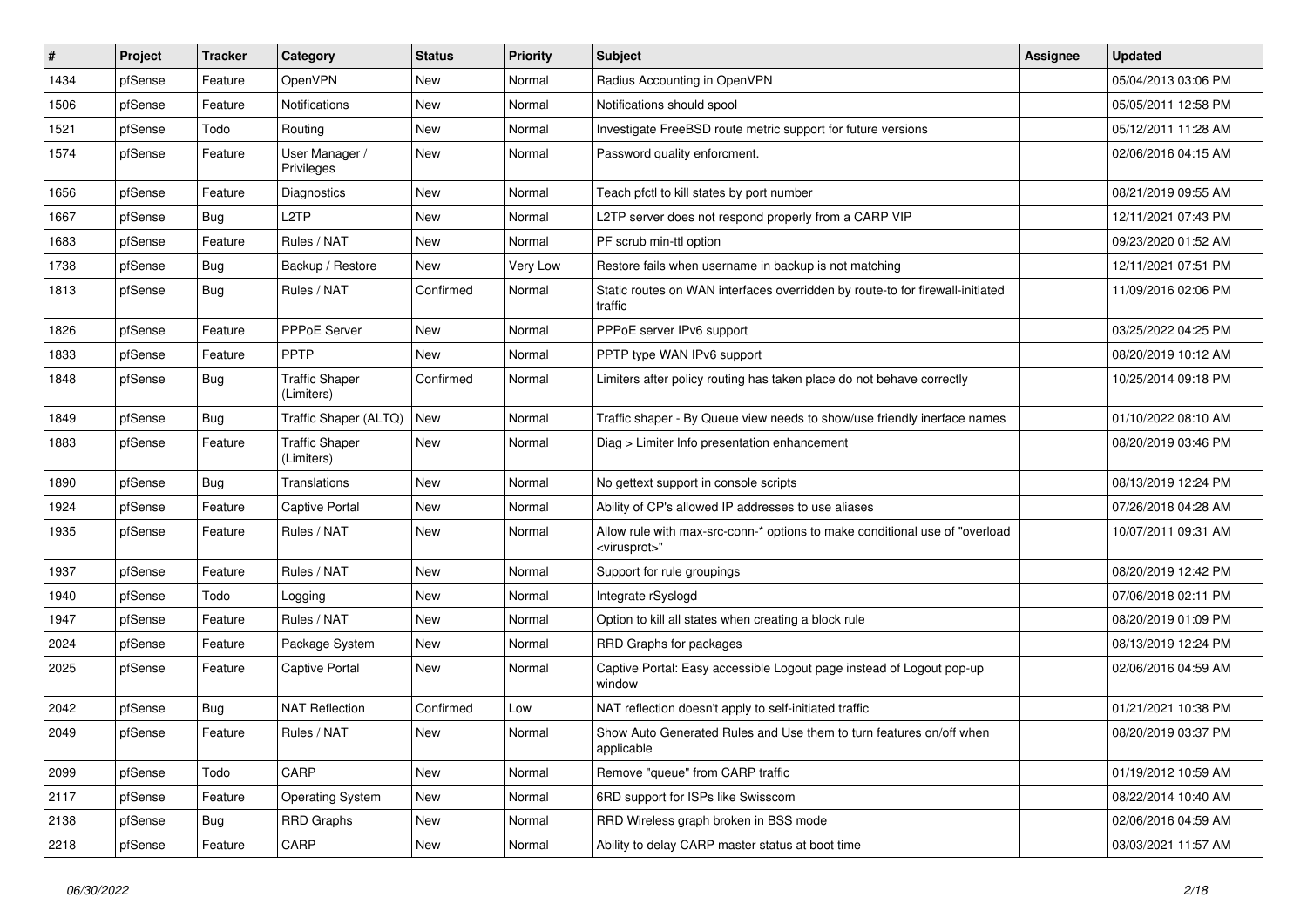| $\vert$ # | Project | <b>Tracker</b> | Category                | <b>Status</b> | <b>Priority</b> | Subject                                                                                                                            | <b>Assignee</b> | <b>Updated</b>      |
|-----------|---------|----------------|-------------------------|---------------|-----------------|------------------------------------------------------------------------------------------------------------------------------------|-----------------|---------------------|
| 2234      | pfSense | Bug            | Web Interface           | Confirmed     | Low             | Status: Traffic Graph - only shows interface's subnet                                                                              |                 | 01/15/2022 08:33 PM |
| 2276      | pfSense | Feature        | Certificates            | New           | Normal          | Remote CRL fetch support                                                                                                           |                 | 02/06/2016 04:14 AM |
| 2308      | pfSense | <b>Bug</b>     | Traffic Shaper (ALTQ)   | New           | Normal          | HFSC WebUI doesn't check for "Bandwidth" setting                                                                                   |                 | 12/04/2012 07:12 PM |
| 2315      | pfSense | Feature        | Traffic Shaper (ALTQ)   | New           | Normal          | Traffic Shaper - Adaptive Bandwidth Management                                                                                     |                 | 02/06/2016 05:07 AM |
| 2323      | pfSense | Feature        | DHCP (IPv4)             | New           | Low             | GUI doesn't allow to configure DHCP server to serve IP addresses<br>belonging to subnets wich are not associated with an interface |                 | 08/19/2019 10:27 AM |
| 2335      | pfSense | <b>Bug</b>     | <b>Operating System</b> | New           | Normal          | IGMPProxy and CARP Results in System Instability Upon Reboot                                                                       |                 | 07/19/2014 10:25 PM |
| 2357      | pfSense | Feature        | Interfaces              | New           | Low             | Support Dual Stack Lite                                                                                                            |                 | 05/13/2014 09:39 PM |
| 2358      | pfSense | Feature        | Rules / NAT             | New           | Normal          | NAT64 Support                                                                                                                      |                 | 04/16/2022 06:52 PM |
| 2367      | pfSense | <b>Bug</b>     | Rules / NAT             | New           | Normal          | display negate rules in firewall_rules.php and evaluate when added                                                                 |                 | 05/07/2012 06:11 PM |
| 2410      | pfSense | Feature        | <b>DNS Forwarder</b>    | New           | Normal          | Support name based aliasing via CNAMEs or some other mechanism.                                                                    |                 | 12/11/2012 09:56 PM |
| 2443      | pfSense | Feature        | PPP Interfaces          | New           | Normal          | Automatically start 3G usb interfaces upon plugin                                                                                  |                 | 05/20/2012 05:37 PM |
| 2479      | pfSense | Feature        | Dashboard               | New           | Normal          | Allow reordering of the traffic graphs on the dashboard                                                                            |                 | 06/08/2012 04:13 PM |
| 2504      | pfSense | Feature        | LAGG Interfaces         | New           | Normal          | lagg enhancements                                                                                                                  |                 | 01/08/2021 12:17 PM |
| 2545      | pfSense | Feature        | <b>Captive Portal</b>   | New           | Low             | CaptivePortal: Custom "Re-authenticate every x minutes"                                                                            |                 | 07/08/2012 05:21 PM |
| 2573      | pfSense | Feature        | <b>Captive Portal</b>   | New           | Normal          | Captive Portal support of RADIUS POD (Packet of Disconnect)                                                                        |                 | 10/17/2016 03:14 AM |
| 2593      | pfSense | Feature        | <b>XMLRPC</b>           | New           | Normal          | sync NTPD, SNMP config between HA members                                                                                          |                 | 01/14/2015 09:04 AM |
| 2676      | pfSense | Feature        | Rules / NAT             | New           | Normal          | Reply-to option in firewall rule                                                                                                   |                 | 05/05/2017 03:15 PM |
| 2771      | pfSense | Feature        | Rules / NAT             | New           | Normal          | Add packet tracing simulator                                                                                                       |                 | 08/13/2019 12:24 PM |
| 2774      | pfSense | Feature        | DHCP (IPv4)             | New           | Normal          | Extend DHCP Pools code to allow using different subnets                                                                            |                 | 08/19/2019 10:27 AM |
| 2963      | pfSense | Feature        | Captive Portal          | New           | Normal          | Captive Portal MAC authentication request                                                                                          |                 | 08/22/2017 09:09 PM |
| 2965      | pfSense | Feature        | Rules / NAT             | New           | Normal          | Mac Firewalling                                                                                                                    |                 | 04/24/2013 12:02 PM |
| 2983      | pfSense | Feature        | DHCP (IPv4)             | New           | Normal          | DHCPD: Add vendor-class-identifier and MAC-OIDs                                                                                    |                 | 05/29/2020 09:24 PM |
| 3053      | pfSense | Feature        | Captive Portal          | New           | Normal          | Automatically add DHCP static addresses to CP passthru-mac                                                                         |                 | 06/21/2013 11:54 AM |
| 3087      | pfSense | Feature        | Web Interface           | New           | Normal          | Setup Wizard does not include IPv6 options for interfaces                                                                          |                 | 07/10/2013 06:19 PM |
| 3115      | pfSense | Feature        | Multi-WAN               | New           | Normal          | Traffic shaping for multi WAN                                                                                                      |                 | 12/07/2015 02:20 PM |
| 3162      | pfSense | Feature        | PPP Interfaces          | New           | Low             | <b>MLPPP Status of connections</b>                                                                                                 |                 | 08/20/2019 10:20 AM |
| 3185      | pfSense | Feature        | DHCP (IPv6)             | New           | Normal          | Accommodate a DHCPv6 failover-like mechanism                                                                                       |                 | 11/24/2017 10:44 AM |
| 3288      | pfSense | Feature        | Rules / NAT             | New           | Normal          | Macros for Interface Networks on Outbound NAT rule Source drop-down                                                                |                 | 08/21/2019 11:02 AM |
| 3312      | pfSense | Bug            | <b>IPsec</b>            | New           | Normal          | Gateway on IPsec rules is not functional in pf                                                                                     |                 | 01/28/2020 10:09 PM |
| 3326      | pfSense | <b>Bug</b>     | PPP Interfaces          | New           | Normal          | IPv6 only PPPoE connection                                                                                                         |                 | 11/18/2013 09:37 AM |
| 3358      | pfSense | <b>Bug</b>     | Package System          | New           | Normal          | new version of <include_file> is not required during reinstall_all</include_file>                                                  |                 | 12/26/2014 12:13 PM |
| 3382      | pfSense | <b>Bug</b>     | <b>IGMP Proxy</b>       | New           | Normal          | IGMPPROXY fails with more than 32 interfaces                                                                                       |                 | 07/12/2016 11:01 PM |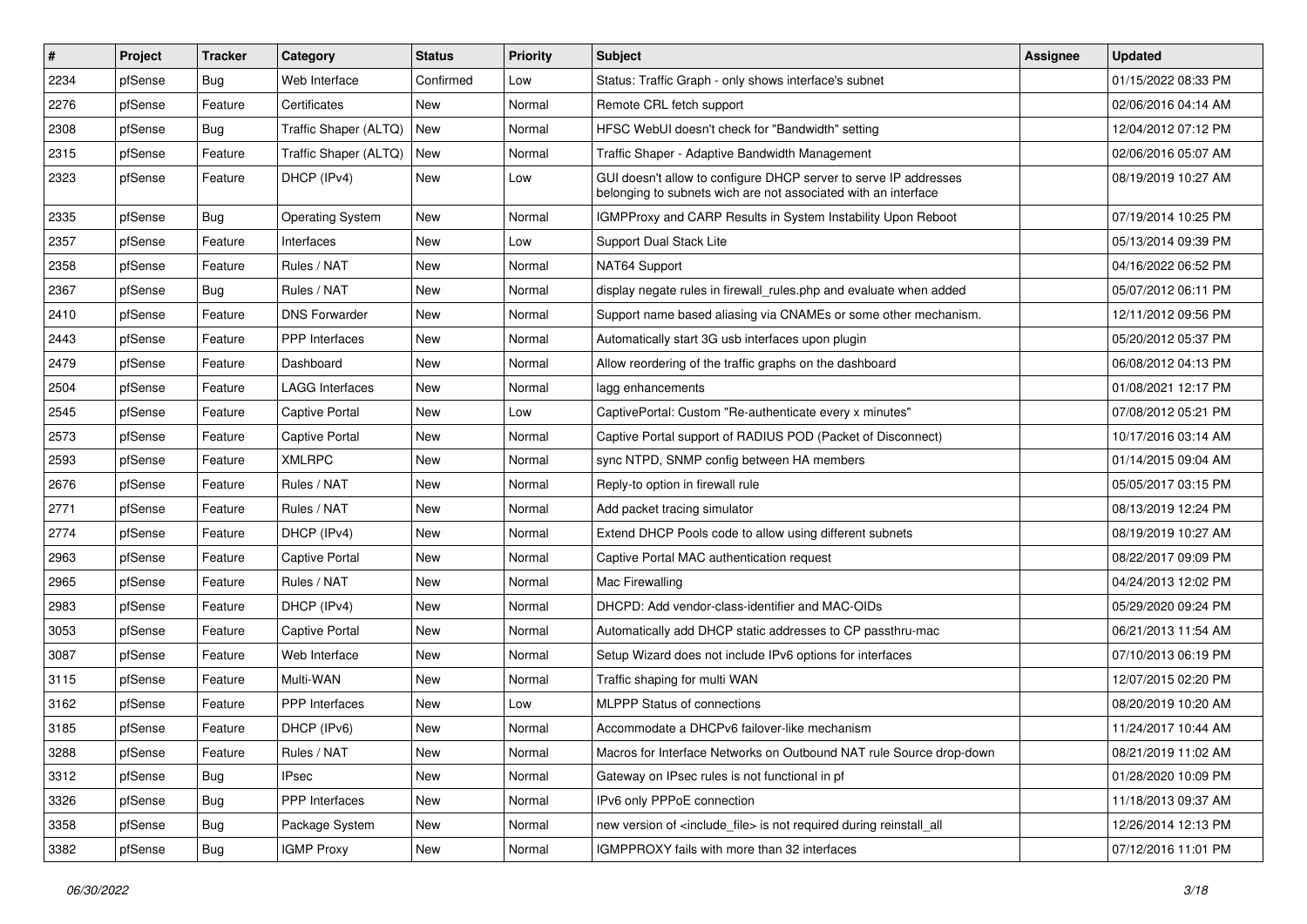| $\vert$ # | Project | <b>Tracker</b> | Category                                 | <b>Status</b> | <b>Priority</b> | Subject                                                                                        | <b>Assignee</b> | <b>Updated</b>      |
|-----------|---------|----------------|------------------------------------------|---------------|-----------------|------------------------------------------------------------------------------------------------|-----------------|---------------------|
| 3387      | pfSense | Feature        | Aliases / Tables                         | New           | Normal          | process_alias_urltable Frequency                                                               |                 | 08/21/2019 11:01 AM |
| 3404      | pfSense | <b>Bug</b>     | DHCP (IPv4)                              | New           | Normal          | DHCP Server Fails to Start on Interfaces that are Slow to Come Online<br>During Boot           |                 | 02/11/2014 05:09 PM |
| 3411      | pfSense | <b>Bug</b>     | Dashboard                                | New           | Low             | Interfaces and statistics dashboard widgets very slow with large numbers of<br>interfaces      |                 | 01/24/2014 02:09 AM |
| 3465      | pfSense | <b>Bug</b>     | Traffic Shaper (ALTQ)                    | New           | Normal          | Editing Traffic Shaper queues causes status queues.php error                                   |                 | 02/19/2014 01:53 AM |
| 3534      | pfSense | Feature        | DHCP (IPv4)                              | New           | Normal          | DDNS using arbitrary zone primary                                                              |                 | 07/08/2014 11:40 AM |
| 3552      | pfSense | Feature        | PPP Interfaces                           | <b>New</b>    | Normal          | Allow configuring link keep-alive value in PPP                                                 |                 | 05/14/2014 10:26 AM |
| 3623      | pfSense | Feature        | Package System                           | New           | Normal          | Allow each package to choose if it is restarted on interface events                            |                 | 04/26/2014 01:00 PM |
| 3652      | pfSense | Feature        | OpenVPN                                  | <b>New</b>    | Normal          | OpenVPN - Dynamic IPv6 Tunnel Network                                                          |                 | 03/20/2019 09:50 AM |
| 3696      | pfSense | Feature        | Backup / Restore                         | New           | Normal          | Multiple items backup/restore                                                                  |                 | 06/06/2014 02:33 PM |
| 3697      | pfSense | Feature        | Backup / Restore                         | New           | Normal          | New backup/restore area: Certificates                                                          |                 | 03/11/2017 11:30 AM |
| 3706      | pfSense | Bug            | User Manager /<br>Privileges             | <b>New</b>    | Normal          | Permission order affects default page on limited accounts, but can't reorder                   |                 | 02/06/2016 04:10 AM |
| 3718      | pfSense | Feature        | IPv6 Router<br>Advertisements<br>(RADVD) | New           | Normal          | radvd - enhancement proposal: ability to advertise routes and some fixes -<br>patches attached |                 | 03/22/2020 02:59 PM |
| 3771      | pfSense | <b>Bug</b>     | DHCP (IPv4)                              | New           | Normal          | Webinterface and dhcpdcrashes with 500+ static leases                                          |                 | 08/21/2019 09:26 AM |
| 3793      | pfSense | Feature        | Rules / NAT                              | New           | Normal          | Enable external authentication support for rules                                               |                 | 08/05/2014 01:09 PM |
| 3796      | pfSense | <b>Bug</b>     | <b>Diagnostics</b>                       | Confirmed     | Normal          | States summary fails and is very slow with large state tables                                  |                 | 12/11/2021 08:03 PM |
| 3859      | pfSense | Feature        | Gateway Monitoring                       | <b>New</b>    | Low             | Make it possible to set the source IP address for gateway monitoring                           |                 | 11/06/2016 10:12 PM |
| 3862      | pfSense | Feature        | <b>IGMP Proxy</b>                        | New           | Normal          | Allow configuration of IGMP proxy's 'quickleave' parameter from the web<br>interface           |                 | 04/05/2016 03:24 AM |
| 3882      | pfSense | Feature        | Web Interface                            | <b>New</b>    | Normal          | Add OUI database to the base system, remove dependency on nmap                                 |                 | 03/08/2018 06:44 PM |
| 3889      | pfSense | <b>Bug</b>     | <b>XML Parser</b>                        | Confirmed     | Low             | Non relevant changes in config.xml                                                             |                 | 08/13/2019 12:23 PM |
| 3895      | pfSense | Feature        | Configuration<br>Backend                 | New           | Normal          | Timeout for "Apply change"                                                                     |                 | 01/25/2021 08:07 AM |
| 3899      | pfSense | Feature        | Web Interface                            | <b>New</b>    | Normal          | Add feature to allow reordering of <package> items in config.xml</package>                     |                 | 09/27/2014 04:40 PM |
| 3943      | pfSense | Feature        | <b>Operating System</b>                  | New           | Low             | pf - divert-reply not implemented (usefull for haproxy)                                        |                 | 10/16/2014 06:42 PM |
| 4010      | pfSense | Feature        | OpenVPN                                  | New           | Normal          | OpenVPN always loads engines available on openssl                                              |                 | 07/08/2016 10:29 PM |
| 4061      | pfSense | <b>Bug</b>     | DHCP (IPv4)                              | Confirmed     | Normal          | dhcpd doesn't send client-hostname to peer, breaking DHCP lease<br>registrations w/HA          |                 | 02/24/2017 08:58 PM |
| 4098      | pfSense | Feature        | Authentication                           | New           | Normal          | Add option to force a password change on login                                                 |                 | 08/21/2019 10:31 AM |
| 4128      | pfSense | Feature        | Notifications                            | New           | Normal          | Email notification webgui configuration                                                        |                 | 11/18/2021 12:48 PM |
| 4154      | pfSense | <b>Bug</b>     | User Manager /<br>Privileges             | Confirmed     | Normal          | RADIUS authentication not working over IPv6                                                    |                 | 04/21/2022 12:39 PM |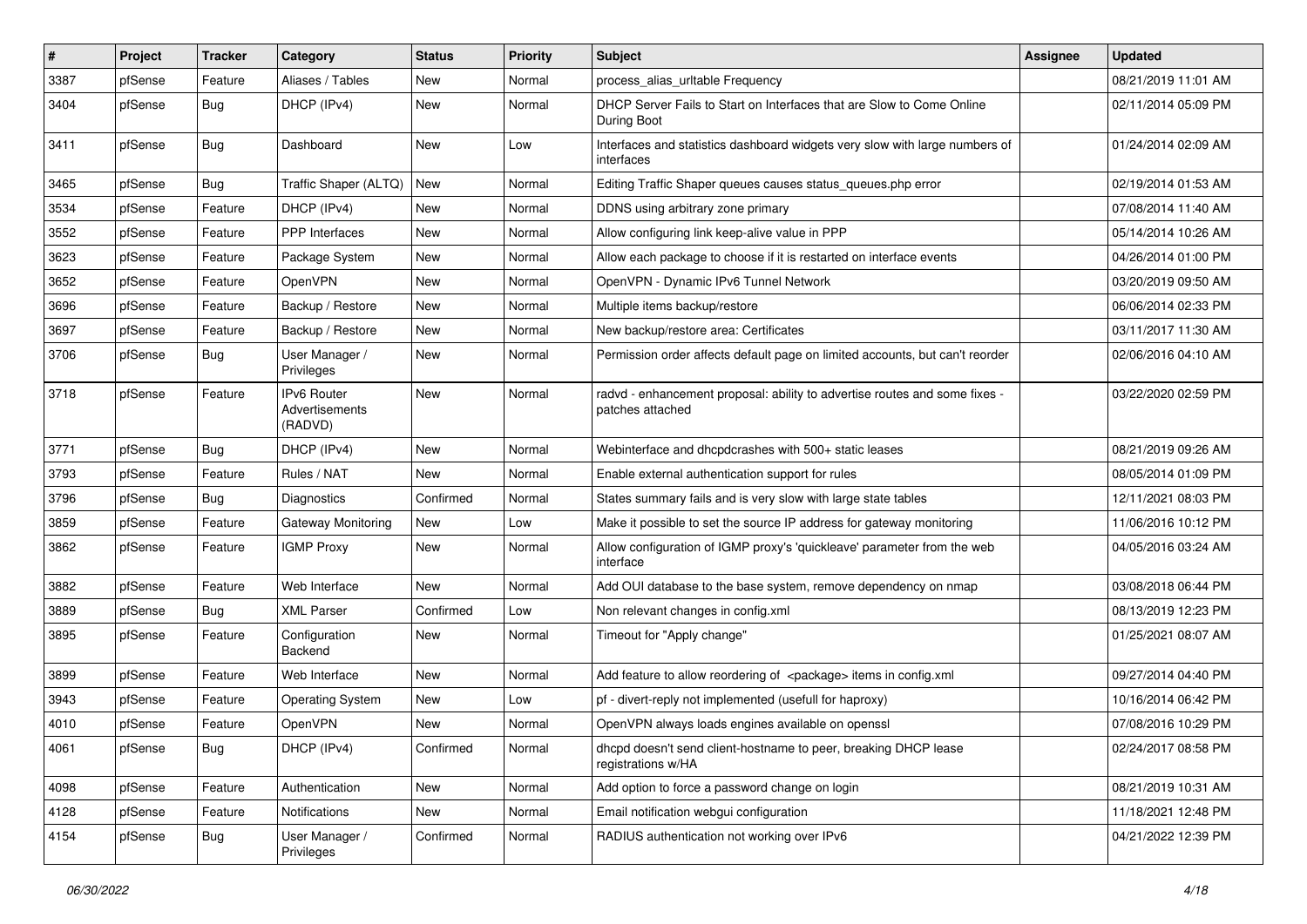| #    | Project | <b>Tracker</b> | Category                                 | <b>Status</b> | <b>Priority</b> | Subject                                                                                                         | <b>Assignee</b> | <b>Updated</b>      |
|------|---------|----------------|------------------------------------------|---------------|-----------------|-----------------------------------------------------------------------------------------------------------------|-----------------|---------------------|
| 4165 | pfSense | Feature        | Rules / NAT                              | New           | Low             | Allow for security zones when defining interfaces and firewall rules.                                           |                 | 02/06/2016 04:35 AM |
| 4195 | pfSense | Feature        | Aliases / Tables                         | New           | Low             | Aliases: sections                                                                                               |                 | 08/21/2019 11:01 AM |
| 4234 | pfSense | Feature        | <b>IPsec</b>                             | Assigned      | Low             | allow for strict user <> cn validation of mobile ipsec users when using<br>rsa+xauth                            |                 | 01/24/2017 06:11 AM |
| 4242 | pfSense | Feature        | Authentication                           | New           | Normal          | Two Factor or OTP Authentication for Admin Interface                                                            |                 | 01/04/2022 12:07 PM |
| 4265 | pfSense | Feature        | UPnP/NAT-PMP                             | New           | Normal          | UPNP allow use of alias and schedule                                                                            |                 | 08/20/2019 02:57 PM |
| 4292 | pfSense | Feature        | <b>RRD Graphs</b>                        | New           | Normal          | Show 95th Percentile for IPv6 Traffic in RRD Graphs                                                             |                 | 01/25/2015 02:24 PM |
| 4345 | pfSense | <b>Bug</b>     | <b>Operating System</b>                  | Confirmed     | Normal          | Traffic Shaping doesn't work with Xen netfront driver                                                           |                 | 12/31/2021 05:30 PM |
| 4374 | pfSense | Feature        | <b>Notifications</b>                     | New           | Low             | Add timestamps to notification e-mails                                                                          |                 | 02/05/2015 12:43 AM |
| 4428 | pfSense | <b>Bug</b>     | Interfaces                               | Confirmed     | Normal          | Setting media option on em(4) leads to infinite link cycling                                                    |                 | 07/06/2016 12:45 AM |
| 4456 | pfSense | Feature        | <b>Diagnostics</b>                       | New           | Normal          | Packet capture additional filtering options                                                                     |                 | 08/20/2019 03:30 PM |
| 4467 | pfSense | <b>Bug</b>     | Traffic Shaper (ALTQ)                    | <b>New</b>    | Normal          | Traffic Graphs shows wrong throughput when traffic shaping enabled                                              |                 | 02/23/2015 05:31 PM |
| 4470 | pfSense | Feature        | IPv6 Router<br>Advertisements<br>(RADVD) | <b>New</b>    | Normal          | RA page in GUI                                                                                                  |                 | 08/20/2019 12:20 PM |
| 4472 | pfSense | Feature        | Build / Release                          | <b>New</b>    | Normal          | Cryptographically sign every (sub-)release                                                                      |                 | 08/13/2019 12:53 PM |
| 4474 | pfSense | Bug            | Package System                           | Confirmed     | Normal          | IP address change triggers reload of all packages                                                               |                 | 02/13/2017 07:21 AM |
| 4499 | pfSense | Feature        | <b>LAGG Interfaces</b>                   | New           | Normal          | pfSense LAGG interfaces; unable to set speed and duplex for member<br>interfaces.                               |                 | 08/21/2019 11:16 AM |
| 4500 | pfSense | <b>Bug</b>     | UPnP/NAT-PMP                             | Confirmed     | Normal          | Some miniupnp port mappings are not displayed in the Status page                                                |                 | 04/25/2022 12:49 PM |
| 4501 | pfSense | Feature        | <b>Notifications</b>                     | <b>New</b>    | Normal          | Allow email report to send multiple destination                                                                 |                 | 02/06/2016 04:07 AM |
| 4591 | pfSense | Feature        | <b>IPsec</b>                             | New           | Normal          | IPSec Failover Support for IP Addresses instead of Dynamic DNS / Failover<br>Group                              |                 | 09/04/2020 12:17 AM |
| 4604 | pfSense | <b>Bug</b>     | <b>NTPD</b>                              | <b>New</b>    | Normal          | NTP time server entries may or may not work, depending upon interfaces<br>selected when configuring NTP service |                 | 12/11/2021 07:59 PM |
| 4628 | pfSense | Feature        | Web Interface                            | New           | Normal          | Add GUI to manage loader tunables (e.g. loader.conf.local)                                                      |                 | 09/16/2015 04:28 PM |
| 4646 | pfSense | Feature        | Dashboard                                | New           | Normal          | Recover valuable vertical screen real estate in dashboard                                                       |                 | 04/20/2015 07:46 PM |
| 4680 | pfSense | <b>Bug</b>     | <b>DHCP Relay</b>                        | New           | Normal          | DHCP relay does not work with DHCP server on other end of OpenVPN<br>tunnel                                     |                 | 05/05/2015 06:55 PM |
| 4681 | pfSense | Feature        | Backup / Restore                         | New           | Normal          | AutoConfigBackup make a way to easily download a saved backup                                                   |                 | 08/16/2019 12:46 PM |
| 4688 | pfSense | Feature        | IPsec                                    | New           | Normal          | Missing TFC Traffic Flow Confidentiality support                                                                |                 | 11/15/2021 12:27 PM |
| 4707 | pfSense | Feature        | Rules / NAT                              | New           | Normal          | Can't override block port 0 rules in filter.inc                                                                 |                 | 08/13/2019 12:53 PM |
| 4724 | pfSense | Feature        | Captive Portal                           | New           | Low             | Captive Portal Status Add Client Hostname                                                                       |                 | 05/22/2015 08:38 AM |
| 4740 | pfSense | <b>Bug</b>     | Wireless                                 | New           | Normal          | Intel wireless kernel panic in infrastructure mode with WPA                                                     |                 | 11/13/2020 08:38 AM |
| 4776 | pfSense | Feature        | Wireless                                 | New           | Normal          | Add 802.1x dynamic vlan support                                                                                 |                 | 10/02/2020 07:42 AM |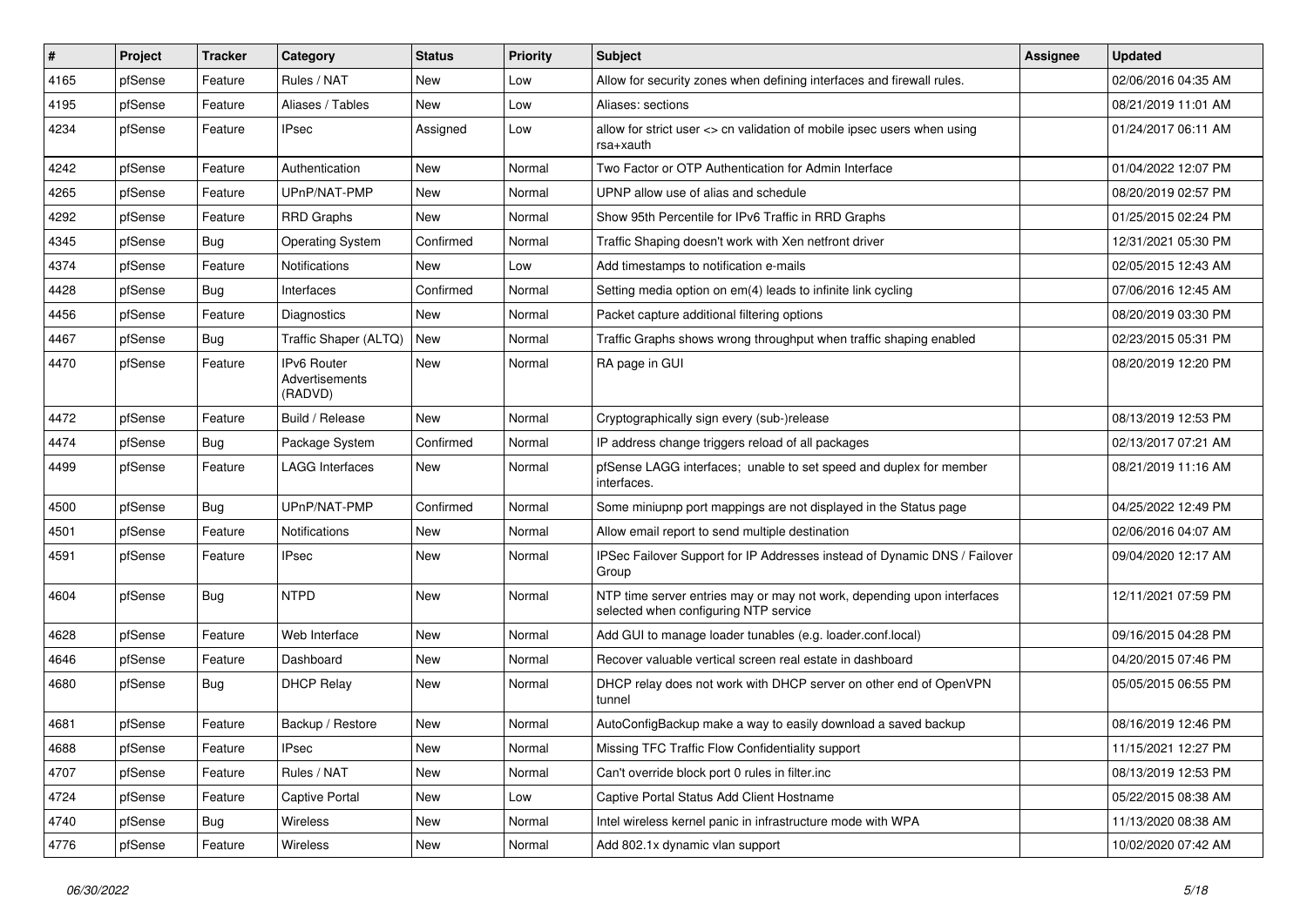| $\sharp$ | Project | <b>Tracker</b> | Category                | <b>Status</b> | <b>Priority</b> | <b>Subject</b>                                                                                          | <b>Assignee</b> | <b>Updated</b>      |
|----------|---------|----------------|-------------------------|---------------|-----------------|---------------------------------------------------------------------------------------------------------|-----------------|---------------------|
| 4798     | pfSense | Feature        | <b>DNS Resolver</b>     | New           | Normal          | Make host and domain overrides available to both DNS Resolver and DNS<br>Forwarder                      |                 | 06/29/2015 02:14 AM |
| 4845     | pfSense | Bug            | CARP                    | Confirmed     | High            | CARP preemption doesn't switch to backup where connectivity between<br>systems is lost but not NIC link |                 | 07/28/2015 07:55 AM |
| 4899     | pfSense | Feature        | DHCP (IPv4)             | New           | Normal          | Additional BOOTP/DHCP Options should allow a force option                                               |                 | 01/02/2018 02:24 PM |
| 4914     | pfSense | Feature        | <b>Diagnostics</b>      | New           | Low             | <b>Packet Capture Settings</b>                                                                          |                 | 08/20/2019 08:51 AM |
| 4989     | pfSense | Feature        | <b>IPsec</b>            | New           | Normal          | Allow all valid strongswan remote gateway options in gui                                                |                 | 08/20/2015 02:57 PM |
| 4997     | pfSense | Feature        | Rules / NAT             | New           | Normal          | Add setting option to choose default log action for new firewall rules                                  |                 | 08/20/2019 03:29 PM |
| 5074     | pfSense | Feature        | Upgrade                 | New           | Normal          | Standard release notes URLs to facilitate GUI viewing before upgrade                                    |                 | 04/21/2022 12:39 PM |
| 5075     | pfSense | <b>Bug</b>     | Rules / NAT             | Confirmed     | Normal          | pf errors that don't return a line number on first line don't file notice                               |                 | 09/01/2015 06:42 PM |
| 5080     | pfSense | Feature        | DHCP (IPv4)             | New           | Normal          | Settings tab under Services>DHCP Server                                                                 |                 | 08/13/2019 12:53 PM |
| 5091     | pfSense | <b>Bug</b>     | Rules / NAT             | Confirmed     | Very Low        | In rule creation destination ports fields (from and to) are too small to read<br>ports aliases names    |                 | 01/07/2020 07:48 AM |
| 5253     | pfSense | <b>Bug</b>     | <b>PPP</b> Interfaces   | New           | Normal          | 3gstats.php 100% CPU                                                                                    |                 | 01/08/2022 05:02 PM |
| 5306     | pfSense | <b>Bug</b>     | Package System          | New           | Normal          | textarea fields should have linebreaks sanitized automatically on save                                  |                 | 03/03/2017 04:15 AM |
| 5307     | pfSense | Feature        | <b>RRD Graphs</b>       | New           | Low             | Add logarithmic scale option to RRD graphs                                                              |                 | 10/14/2015 07:37 AM |
| 5331     | pfSense | Feature        | <b>IPsec</b>            | New           | Normal          | IPSec table for tuning strongswan.conf                                                                  |                 | 05/05/2021 12:10 AM |
| 5355     | pfSense | <b>Bug</b>     | <b>IPsec</b>            | New           | High            | on Dynamic WAN IP (DHCP Client) it takes 10 minutes before Phase1<br>reconnects                         |                 | 07/08/2016 10:29 PM |
| 5360     | pfSense | Feature        | UPnP/NAT-PMP            | New           | Normal          | Add possibility to configure independent "UPnP & NAT-PMP" instances                                     |                 | 10/31/2015 04:25 AM |
| 5413     | pfSense | <b>Bug</b>     | <b>DNS Resolver</b>     | Confirmed     | High            | Incorrect Handling of Unbound Resolver [service restarts, cache loss, DNS<br>service interruption]      |                 | 06/19/2022 11:11 PM |
| 5445     | pfSense | Todo           | Web Interface           | New           | Normal          | Improve banner for "background activity"                                                                |                 | 02/06/2016 04:43 AM |
| 5469     | pfSense | <b>Bug</b>     | Package System          | Confirmed     | Low             | package.dtd XSD schema is a piece of pathetic, useless, unmaintained junk                               |                 | 11/22/2015 06:26 AM |
| 5474     | pfSense | Feature        | Interfaces              | New           | Normal          | Add 802.1x configuration to wired interfaces.                                                           |                 | 03/16/2016 04:32 PM |
| 5510     | pfSense | Feature        | Package System          | New           | Normal          | Need a simple way to enable/disable package-installed services                                          |                 | 04/21/2022 12:39 PM |
| 5525     | pfSense | Feature        | OpenVPN                 | New           | Normal          | Add static routes for OpenVPN client remote peer addresses when using<br>non-default WANs               |                 | 11/25/2015 08:44 AM |
| 5556     | pfSense | Feature        | Diagnostics             | <b>New</b>    | Normal          | No error when downloading non-existing file on Diagnostics/Execute                                      |                 | 08/20/2019 03:43 PM |
| 5567     | pfSense | Feature        | Dashboard               | New           | Low             | CARP status widget does not update in real time                                                         |                 | 08/20/2019 03:33 PM |
| 5619     | pfSense | Feature        | <b>Operating System</b> | New           | Normal          | Curl with ARES support                                                                                  |                 | 08/13/2019 02:56 PM |
| 5629     | pfSense | <b>Bug</b>     | <b>IPsec</b>            | New           | Normal          | Allow for IPsec configuration using certs without a CA                                                  |                 | 12/31/2021 05:21 PM |
| 5652     | pfSense | <b>Bug</b>     | Authentication          | New           | Normal          | Radius IETF Class Group Assignment - Incorrect Standard                                                 |                 | 08/13/2019 01:39 PM |
| 5658     | pfSense | <b>Bug</b>     | Captive Portal          | Confirmed     | Low             | Files with the same name cannot be uploaded to multiple captive portal<br>zones                         |                 | 12/18/2015 07:19 PM |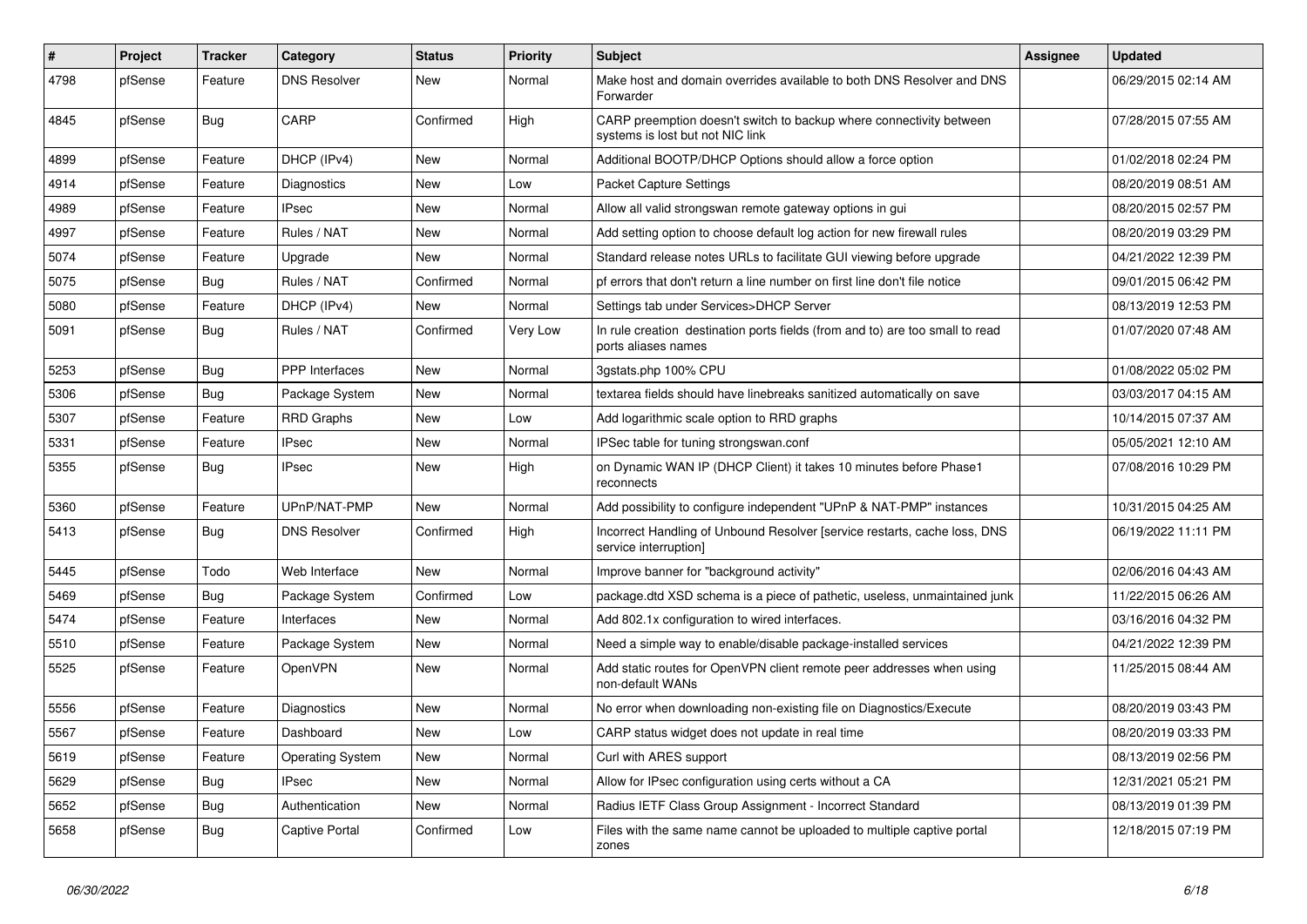| $\sharp$ | Project | <b>Tracker</b> | Category                     | <b>Status</b> | <b>Priority</b> | Subject                                                                                                      | <b>Assignee</b> | <b>Updated</b>      |
|----------|---------|----------------|------------------------------|---------------|-----------------|--------------------------------------------------------------------------------------------------------------|-----------------|---------------------|
| 5735     | pfSense | Feature        | Aliases / Tables             | New           | <b>Very Low</b> | Automaticaly add DHCP leases to alias list or make it readable in selected<br>fields                         |                 | 08/21/2019 11:01 AM |
| 5786     | pfSense | <b>Bug</b>     | Web Interface                | New           | Normal          | Check WebConfigurator port for conflicts                                                                     |                 | 04/21/2022 12:39 PM |
| 5791     | pfSense | <b>Bug</b>     | Rules / NAT                  | Confirmed     | Normal          | tftp-proxy functionality is easilly broken by unrelated rules                                                |                 | 07/10/2016 12:24 AM |
| 5813     | pfSense | Feature        | Traffic Shaper (ALTQ)        | <b>New</b>    | Normal          | Replacement of layer7 filter                                                                                 |                 | 02/18/2017 05:08 PM |
| 5825     | pfSense | Feature        | Authentication               | New           | Normal          | Allow EAP-RADIUS for authentication servers                                                                  |                 | 08/21/2019 10:32 AM |
| 5835     | pfSense | Feature        | <b>OpenVPN</b>               | New           | Very Low        | Improve OpenVPN client gateway detection in edge cases where the<br>remote does not send gateway information |                 | 03/20/2016 12:29 AM |
| 5849     | pfSense | Bug            | CARP                         | <b>New</b>    | Normal          | Routing fail on CARP IPsec                                                                                   |                 | 12/18/2021 04:41 PM |
| 5850     | pfSense | Feature        | User Manager /<br>Privileges | New           | Normal          | Limit "WebCfg - System: User Manager page" privilege to non-admins and<br>non-admin groups                   |                 | 02/19/2017 10:04 AM |
| 5887     | pfSense | <b>Bug</b>     | Interfaces                   | Confirmed     | Normal          | hardware_offloading_applyflags sets/unsets most values when already set<br>correctly                         |                 | 07/06/2016 03:31 PM |
| 5902     | pfSense | Todo           | Configuration<br>Backend     | New           | Normal          | Use a common place for default values                                                                        |                 | 08/13/2019 12:53 PM |
| 5950     | pfSense | Feature        | DHCP (IPv6)                  | <b>New</b>    | Normal          | DHCPv6 Server support for PD of PD-obtained networks                                                         |                 | 03/04/2016 03:04 AM |
| 6011     | pfSense | <b>Bug</b>     | Web Interface                | Confirmed     | Low             | IPv6 link local fails HTTP REFERER check                                                                     |                 | 09/04/2016 09:57 AM |
| 6029     | pfSense | <b>Bug</b>     | <b>XML Parser</b>            | New           | Normal          | Unhelpful error messages in xmlparse*.inc and generally                                                      |                 | 08/13/2019 12:52 PM |
| 6038     | pfSense | Feature        | Interfaces                   | New           | Normal          | Add ability to configure which interface is chosen for defining hostname IP in<br>/etc/hosts                 |                 | 07/07/2017 09:56 AM |
| 6051     | pfSense | <b>Bug</b>     | DHCP (IPv6)                  | New           | Normal          | DHCPv6 Client Failure for additional WAN Address causes<br>2-seconds-service-restart-loop                    |                 | 12/03/2020 01:08 AM |
| 6055     | pfSense | Bug            | Package System               | Confirmed     | Low             | Menu items may remain from packages no longer installed                                                      |                 | 06/18/2021 08:46 PM |
| 6103     | pfSense | Feature        | <b>DNS Resolver</b>          | New           | Normal          | DNS Resolver Outgoing Interfaces should be able to use Gateway Groups                                        |                 | 10/21/2019 08:02 AM |
| 6186     | pfSense | <b>Bug</b>     | <b>Services</b>              | New           | Normal          | race conditions in service startup                                                                           |                 | 04/21/2022 12:39 PM |
| 6207     | pfSense | Feature        | Rules / NAT                  | New           | Normal          | Please, add "THIS IF broadcast" Macro for use in firewall rules                                              |                 | 08/21/2019 11:01 AM |
| 6213     | pfSense | Feature        | <b>IPsec</b>                 | New           | Normal          | IPSEC: IPV4/IPV6 dual-interface-stack support for Mobile IKE                                                 |                 | 04/20/2016 07:48 AM |
| 6215     | pfSense | Feature        | Web Interface                | New           | Normal          | Create consistent UI for admin access security                                                               |                 | 04/20/2016 03:05 PM |
| 6228     | pfSense | Feature        | <b>Operating System</b>      | New           | Normal          | Please provide a means for IGMPv3 and MLDv2 support                                                          |                 | 05/20/2020 03:21 PM |
| 6255     | pfSense | <b>Bug</b>     | <b>PPP</b> Interfaces        | Confirmed     | Low             | PPP Country/Provider/Plan configuration not saved                                                            |                 | 04/25/2016 07:15 PM |
| 6283     | pfSense | Feature        | DHCP (IPv6)                  | New           | Normal          | Register DHCPv6 leases with DNS resolver                                                                     |                 | 08/21/2019 10:48 AM |
| 6289     | pfSense | Bug            | Interfaces                   | New           | Normal          | IPv6 address not given to track6 interfaces on create                                                        |                 | 12/30/2021 04:17 AM |
| 6321     | pfSense | <b>Bug</b>     | L <sub>2</sub> TP            | New           | Normal          | Problem with connecting I2tp over ipsec from android and windows                                             |                 | 11/13/2020 11:01 AM |
| 6332     | pfSense | Todo           | Web Interface                | New           | Normal          | Upgrade encryption options to cover current range of recommendations                                         |                 | 08/13/2019 02:34 PM |
| 6361     | pfSense | <b>Bug</b>     | Web Interface                | New           | Low             | Responsive Mobile Menu issue                                                                                 |                 | 05/16/2016 12:09 PM |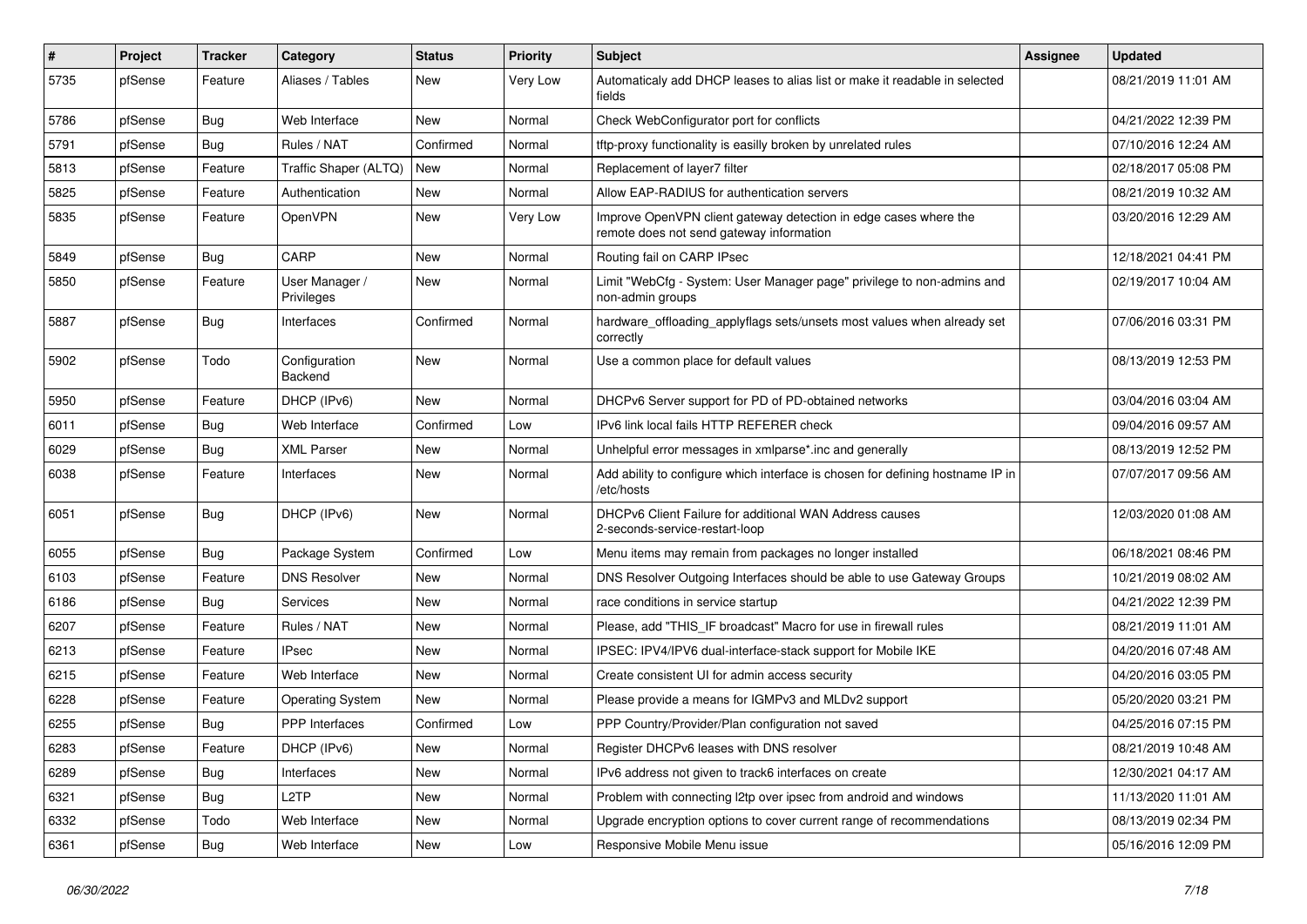| $\vert$ # | Project | <b>Tracker</b> | Category                                        | <b>Status</b> | <b>Priority</b> | Subject                                                                                               | <b>Assignee</b> | <b>Updated</b>      |
|-----------|---------|----------------|-------------------------------------------------|---------------|-----------------|-------------------------------------------------------------------------------------------------------|-----------------|---------------------|
| 6362      | pfSense | <b>Bug</b>     | DHCP (IPv4)                                     | Confirmed     | Normal          | DHCP Client ID not used                                                                               |                 | 07/09/2021 06:30 AM |
| 6370      | pfSense | <b>Bug</b>     | <b>IPsec</b>                                    | Confirmed     | Normal          | IPSEC bound to WAN gateway group and Dynamic DNS doesn't to fail back<br>tunnel to WAN on DDNS update |                 | 08/31/2021 07:38 AM |
| 6386      | pfSense | Bug            | <b>IPv6 Router</b><br>Advertisements<br>(RADVD) | <b>New</b>    | Low             | Switching Router Advertisements to disabled should broadcast IP Removal<br>messages                   |                 | 05/22/2016 10:44 PM |
| 6390      | pfSense | Todo           | Dashboard                                       | <b>New</b>    | Low             | Autoscale from Traffic Graph not correct size (big graphs)                                            |                 | 05/23/2016 01:38 PM |
| 6398      | pfSense | <b>Bug</b>     | Configuration<br><b>Backend</b>                 | New           | Normal          | If config cannot be loaded due to corruption or bug, it isn't handled<br>gracefully (just stops)      |                 | 08/13/2019 01:23 PM |
| 6412      | pfSense | Feature        | <b>Operating System</b>                         | New           | Normal          | Add includedir directive for /var/etc/xinet.d to xinetd configuration                                 |                 | 08/13/2019 01:23 PM |
| 6430      | pfSense | <b>Bug</b>     | <b>DNS Resolver</b>                             | Confirmed     | Low             | pfsense should sanity-check hostnames when copying from dhcpd.leases to<br>/etc/hosts                 |                 | 08/13/2019 01:23 PM |
| 6457      | pfSense | Feature        | Installer                                       | <b>New</b>    | Normal          | Allow ability to configure AWS EC2 AMI via userdata                                                   |                 | 09/21/2020 02:54 PM |
| 6469      | pfSense | Feature        | Console Menu                                    | New           | Normal          | Improve help + self documentation in console PHP shell                                                |                 | 08/13/2019 01:23 PM |
| 6481      | pfSense | <b>Bug</b>     | <b>IPsec</b>                                    | <b>New</b>    | Normal          | loading EAP_RADIUS method failed                                                                      |                 | 03/24/2020 04:25 PM |
| 6493      | pfSense | <b>Bug</b>     | Web Interface                                   | Confirmed     | Normal          | Dynamic DNS clients slow page load                                                                    |                 | 06/17/2016 03:43 AM |
| 6500      | pfSense | Feature        | Package System                                  | New           | Normal          | Should be a way to determine which packages are available without having<br>to update/install         |                 | 06/17/2016 05:34 PM |
| 6501      | pfSense | Todo           | Web Interface                                   | <b>New</b>    | Normal          | Tightening up subnet expansion                                                                        |                 | 08/13/2019 01:23 PM |
| 6517      | pfSense | Bug            | <b>IPsec</b>                                    | Confirmed     | Normal          | Adding mobile IPsec phase 2 entries requires restart of strongswan                                    |                 | 06/21/2016 11:04 PM |
| 6539      | pfSense | Feature        | Rules / NAT                                     | <b>New</b>    | Normal          | ICMPv6 filtering requires multiple rules - no range support                                           |                 | 08/13/2019 01:23 PM |
| 6541      | pfSense | <b>Bug</b>     | <b>IPv6 Router</b><br>Advertisements<br>(RADVD) | New           | Normal          | IPv6 RAs always include on-link prefix; clients may not use DHCPv6<br>managed addresses               |                 | 08/13/2019 03:23 PM |
| 6544      | pfSense | Feature        | DHCP (IPv4)                                     | New           | Very Low        | RFC 3046 DHCP Option 82 support (and RFC 3315/4649/4580 for IPv6)                                     |                 | 07/13/2020 02:14 AM |
| 6554      | pfSense | Feature        | <b>NTPD</b>                                     | New           | Normal          | Reintroduce NTP mode7 for IEEE 1588 PTPd interop                                                      |                 | 08/13/2019 01:40 PM |
| 6574      | pfSense | Feature        | Hardware / Drivers                              | <b>New</b>    | Normal          | Support USB RNDIS network interfaces                                                                  |                 | 08/20/2019 08:46 AM |
| 6580      | pfSense | <b>Bug</b>     | <b>Operating System</b>                         | Confirmed     | Normal          | Bridge with down member interface sends ICMP unreachables where it<br>shouldn't                       |                 | 07/05/2016 05:40 PM |
| 6602      | pfSense | Feature        | User Manager /<br>Privileges                    | New           | Normal          | Config writes denied via "deny config write" permission should notify as<br>such                      |                 | 08/20/2019 03:43 PM |
| 6604      | pfSense | Feature        | <b>NTPD</b>                                     | New           | Normal          | Allow NTP server list to be overridden by DHCP/PPP                                                    |                 | 08/13/2019 01:39 PM |
| 6605      | pfSense | Bug            | Interfaces                                      | Confirmed     | Normal          | rc.linkup logic issues with actions taken                                                             |                 | 07/12/2016 07:46 PM |
| 6608      | pfSense | Feature        | Backup / Restore                                | New           | Low             | backup and restore dhcp                                                                               |                 | 07/13/2016 04:09 PM |
| 6614      | pfSense | Bug            | Web Interface                                   | Confirmed     | Normal          | Dashboard high CPU usage                                                                              |                 | 07/14/2016 03:04 PM |
| 6615      | pfSense | Feature        | DHCP (IPv4)                                     | New           | Normal          | new DHCP server option                                                                                |                 | 08/13/2019 01:39 PM |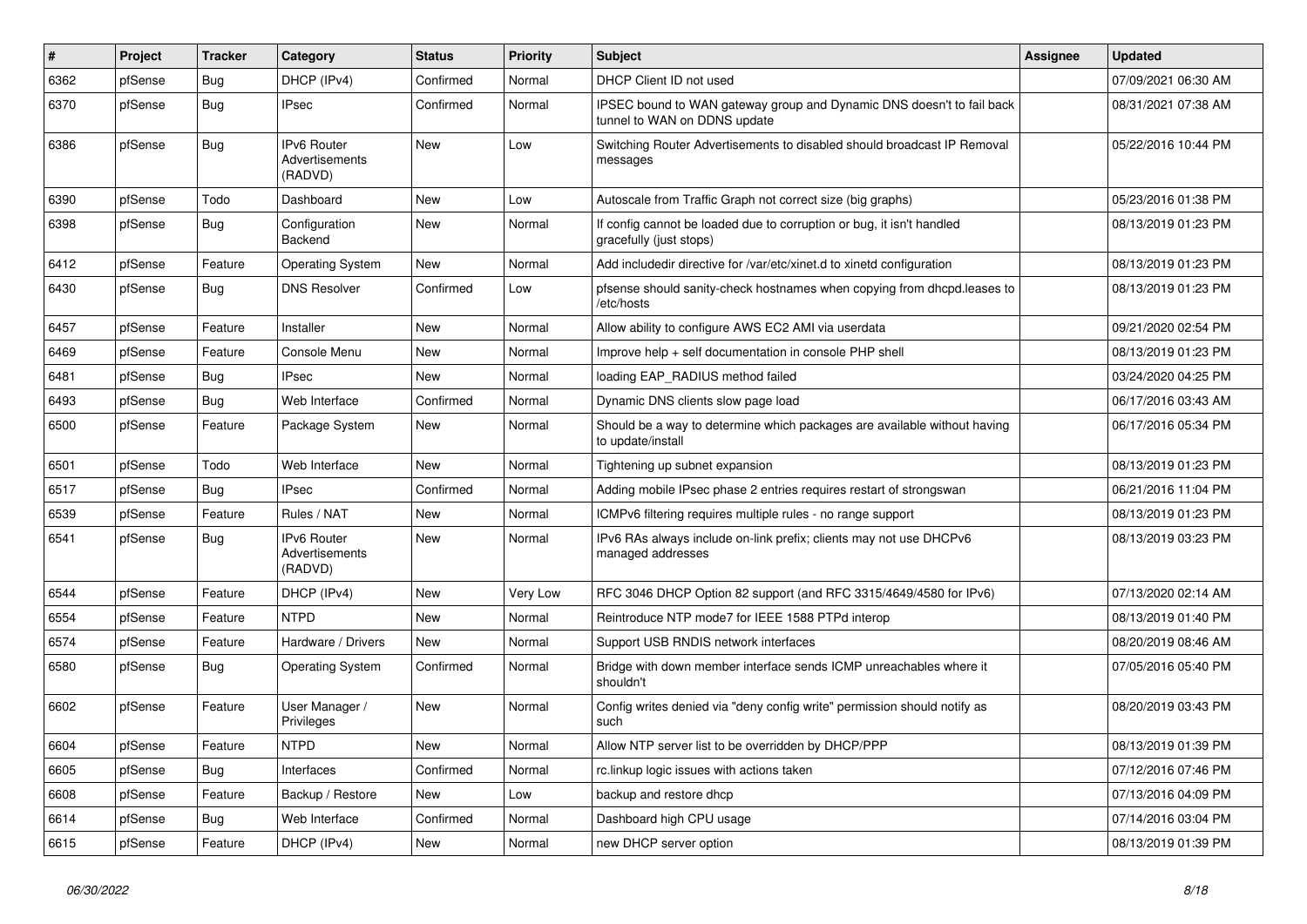| $\vert$ # | Project | <b>Tracker</b> | Category                                        | <b>Status</b> | <b>Priority</b> | <b>Subject</b>                                                                                                                                      | <b>Assignee</b> | <b>Updated</b>      |
|-----------|---------|----------------|-------------------------------------------------|---------------|-----------------|-----------------------------------------------------------------------------------------------------------------------------------------------------|-----------------|---------------------|
| 6627      | pfSense | Bug            | Rules / NAT                                     | New           | Normal          | floating tab match rules ignore quick action so should be removed                                                                                   |                 | 07/18/2016 02:15 PM |
| 6647      | pfSense | Todo           | Web Interface                                   | New           | Very Low        | <b>Enable Additional Security Headers</b>                                                                                                           |                 | 05/14/2021 01:09 AM |
| 6668      | pfSense | Bug            | <b>IPsec</b>                                    | Feedback      | Normal          | IPSec tunnel + L2TP/IPSec VPN - wrong PSK chosen by pfSense                                                                                         |                 | 09/21/2019 02:07 AM |
| 6691      | pfSense | Bug            | DHCP (IPv6)                                     | New           | Normal          | dhcp6c quits after only two tries if no response was received                                                                                       |                 | 12/07/2020 04:25 PM |
| 6738      | pfSense | Feature        | Web Interface                                   | New           | Normal          | GUI Action Buttons replicated to the top of the List                                                                                                |                 | 07/10/2021 01:04 PM |
| 6776      | pfSense | Feature        | Rules / NAT                                     | New           | Normal          | Allow disabling of "filter rule association" by default                                                                                             |                 | 08/17/2021 10:56 AM |
| 6796      | pfSense | Feature        | Interfaces                                      | New           | Normal          | Allow hostnames as GRE and GIF endpoints                                                                                                            |                 | 08/13/2019 02:35 PM |
| 6799      | pfSense | Bug            | Rules / NAT                                     | New           | Normal          | Using NOT (!) with interface subnet macros results unexpected traffic<br>passing when multiple subnets are included in the macro (i.e. VIP subnets) |                 | 02/07/2022 02:18 PM |
| 6803      | pfSense | <b>Bug</b>     | Web Interface                                   | New           | Normal          | CSRF timeout occurs when it (probably) shouldn't                                                                                                    |                 | 11/03/2016 09:43 PM |
| 6804      | pfSense | Feature        | <b>Diagnostics</b>                              | New           | Very Low        | Add row counter into Diagnostics -> Edit File                                                                                                       |                 | 08/20/2019 03:44 PM |
| 6816      | pfSense | Feature        | <b>IPv6 Router</b><br>Advertisements<br>(RADVD) | New           | Normal          | Status and/or Diagnostics page for radvd                                                                                                            |                 | 08/13/2019 02:35 PM |
| 6823      | pfSense | <b>Bug</b>     | Interfaces                                      | <b>New</b>    | Normal          | No connectivity after changing link state to UP                                                                                                     |                 | 04/21/2022 12:39 PM |
| 6842      | pfSense | Feature        | Package System                                  | New           | Low             | Package Manager progress bar should indicate overall progress                                                                                       |                 | 08/21/2019 08:55 AM |
| 6845      | pfSense | Feature        | Interfaces                                      | New           | Normal          | DHCP / DHCPv6 WAN client status page                                                                                                                |                 | 08/19/2019 12:37 PM |
| 6917      | pfSense | Feature        | Upgrade                                         | New           | Normal          | Add ability to choose from what IP/IFACE you search for updates                                                                                     |                 | 11/11/2016 09:51 AM |
| 6926      | pfSense | Bug            | UPnP/NAT-PMP                                    | New           | Normal          | Miniupnp advertising expired IPv6 address                                                                                                           |                 | 01/15/2022 08:29 PM |
| 6956      | pfSense | Feature        | <b>Captive Portal</b>                           | New           | Normal          | Allow more control over concurrent logins                                                                                                           |                 | 11/23/2016 12:01 PM |
| 6960      | pfSense | Feature        | DHCP (IPv4)                                     | New           | Normal          | Consider replacing ISC DHCP server with KEA DHCP                                                                                                    |                 | 09/24/2020 01:59 PM |
| 6977      | pfSense | Bug            | Interfaces                                      | New           | Normal          | VLAN traffic is erroneously counted as underlying iface (untagged) traffic                                                                          |                 | 08/13/2019 02:56 PM |
| 7030      | pfSense | Feature        | Multi-WAN                                       | New           | Very Low        | New Feature Load Balance Per Amount Of GB                                                                                                           |                 | 08/13/2019 02:56 PM |
| 7040      | pfSense | <b>Bug</b>     | Interfaces                                      | New           | Normal          | Issue when disabling an interface                                                                                                                   |                 | 12/26/2016 02:56 AM |
| 7078      | pfSense | Feature        | OpenVPN                                         | New           | Low             | Allow reordering of client specific overrides in OpenVPN                                                                                            |                 | 11/21/2019 02:48 PM |
| 7082      | pfSense | <b>Bug</b>     | Package System                                  | New           | Normal          | pkg_edit.php - impossible to use default_value with rowhelperfield                                                                                  |                 | 08/21/2019 09:15 AM |
| 7085      | pfSense | Feature        | Rules / NAT                                     | New           | Normal          | <b>Edit Firewall Rules Seperator</b>                                                                                                                |                 | 09/10/2017 09:15 AM |
| 7096      | pfSense | <b>Bug</b>     | <b>DNS Resolver</b>                             | Feedback      | Normal          | Unbound fails to start on boot if specific network devices are configured in<br>the "Network Interfaces"                                            |                 | 11/22/2021 08:59 AM |
| 7113      | pfSense | <b>Bug</b>     | Dashboard                                       | New           | Normal          | Interface name in Traffic Graphs                                                                                                                    |                 | 12/31/2021 05:40 PM |
| 7138      | pfSense | <b>Bug</b>     | DHCP (IPv6)                                     | Assigned      | Normal          | Pfsense wide dhcpv6 client doesn't recognise ifid statement                                                                                         |                 | 04/21/2022 12:39 PM |
| 7152      | pfSense | <b>Bug</b>     | <b>DNS Resolver</b>                             | New           | Normal          | Unbound / DNS Resolver issue if "Register DHCP static mappings in the<br>DNS Resolver" set before wildcard DNS custom options                       |                 | 12/18/2021 04:59 PM |
| 7172      | pfSense | <b>Bug</b>     | DHCP (IPv4)                                     | New           | Normal          | Sorting by hostname in Services > DHCP Server > LAN should be "natural"<br>(alphanumeric friendly)                                                  |                 | 08/20/2019 03:47 PM |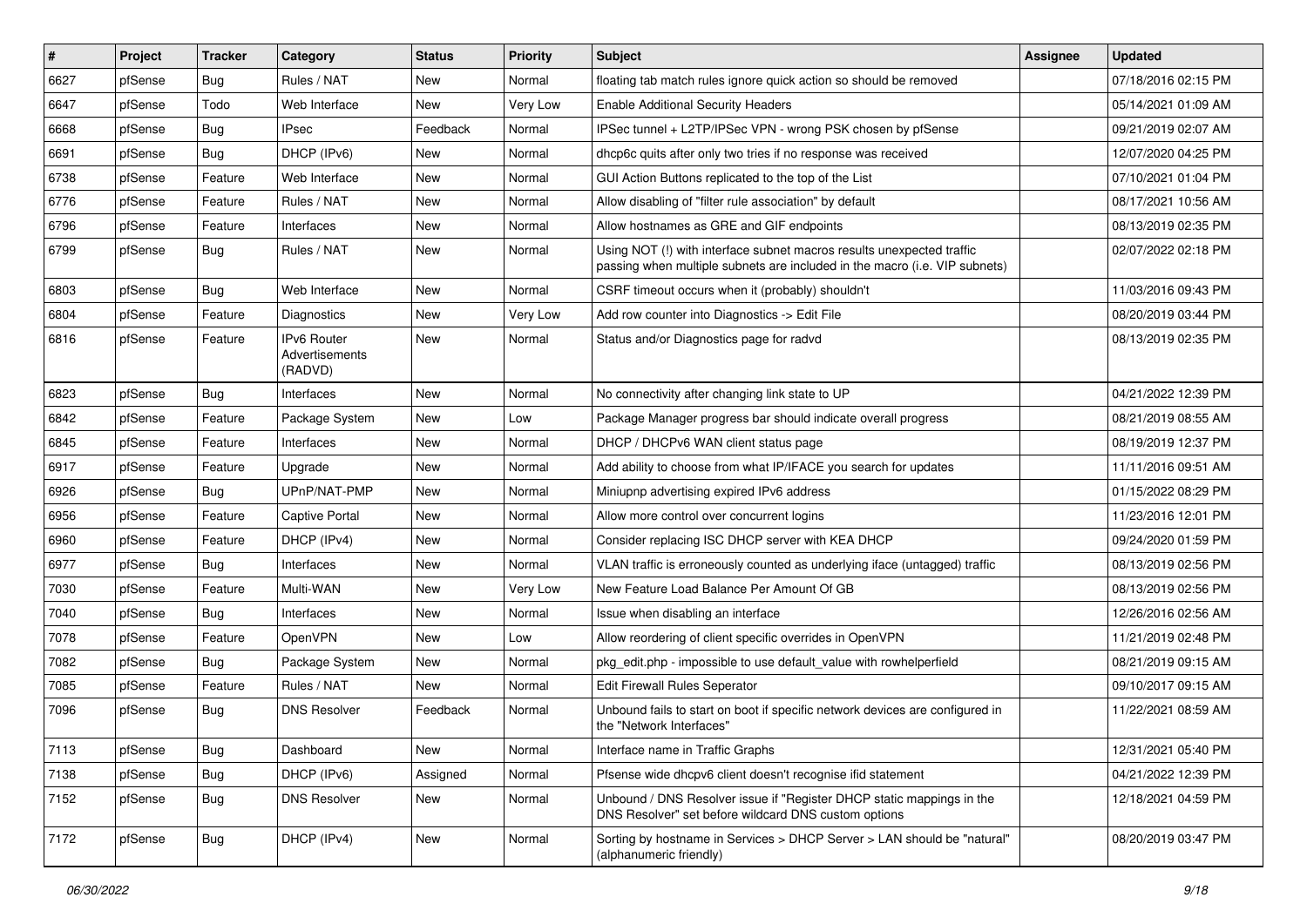| $\sharp$ | Project | <b>Tracker</b> | Category                                 | <b>Status</b> | <b>Priority</b> | Subject                                                                                                          | <b>Assignee</b> | <b>Updated</b>      |
|----------|---------|----------------|------------------------------------------|---------------|-----------------|------------------------------------------------------------------------------------------------------------------|-----------------|---------------------|
| 7181     | pfSense | Feature        | Rules / NAT                              | New           | Low             | Add Top and Add Bottom on Seperator                                                                              |                 | 08/21/2019 08:55 AM |
| 7182     | pfSense | Feature        | Dashboard                                | New           | Normal          | Break up System Widget on the Dashboard                                                                          |                 | 08/21/2019 08:59 AM |
| 7195     | pfSense | <b>Bug</b>     | Package System                           | New           | Normal          | pkg_edit.php - <checkenablefields> tag has no effect on fields other than<br/>checkbox/input</checkenablefields> |                 | 08/21/2019 09:15 AM |
| 7201     | pfSense | Feature        | <b>NTPD</b>                              | <b>New</b>    | Normal          | NTP Support multiple GPS reference clocks                                                                        |                 | 04/27/2021 12:31 PM |
| 7238     | pfSense | <b>Bug</b>     | Web Interface                            | New           | Normal          | Menu layout broken when using "Hostname in Menu" with long hostnames                                             |                 | 02/21/2017 07:01 AM |
| 7244     | pfSense | Feature        | Developer Tools                          | New           | Normal          | Publish pfsense as a Vagrant Basebox                                                                             |                 | 01/29/2019 04:09 AM |
| 7260     | pfSense | Feature        | Rules / NAT                              | New           | Normal          | Source OS / p0f Database Missing Modern Operating Systems                                                        |                 | 04/18/2020 02:25 AM |
| 7281     | pfSense | Feature        | <b>OpenVPN</b>                           | New           | Normal          | OpenVPN: Add support for IPv6 dynamic prefix selection                                                           |                 | 12/21/2017 08:56 PM |
| 7286     | pfSense | <b>Bug</b>     | OpenVPN                                  | Incomplete    | Normal          | OpenVPN client is unreliable when you have multiple tunnels                                                      |                 | 08/19/2019 03:28 PM |
| 7287     | pfSense | Feature        | <b>NTPD</b>                              | New           | Normal          | NTP add support for ACTS ref clock                                                                               |                 | 10/12/2020 07:45 AM |
| 7289     | pfSense | <b>Bug</b>     | Certificates                             | New           | Low             | Generating 4096bit Certificate                                                                                   |                 | 08/14/2019 09:56 AM |
| 7292     | pfSense | Feature        | <b>Dynamic DNS</b>                       | New           | Normal          | DynamicDNS configuration does not sync to HA secondary                                                           |                 | 02/21/2017 04:56 PM |
| 7303     | pfSense | <b>Bug</b>     | IPv6 Router<br>Advertisements<br>(RADVD) | New           | Normal          | ipv6 connectivity lost on pfSense reboot                                                                         |                 | 08/20/2019 12:23 PM |
| 7314     | pfSense | <b>Bug</b>     | <b>RRD Graphs</b>                        | <b>New</b>    | Low             | Discrepancy in ntp monitoring view                                                                               |                 | 02/24/2017 08:37 PM |
| 7329     | pfSense | <b>Bug</b>     | <b>DNS Forwarder</b>                     | <b>New</b>    | Low             | <b>DHCP Not Updating DNS</b>                                                                                     |                 | 01/21/2022 09:16 PM |
| 7352     | pfSense | <b>Bug</b>     | Routing                                  | New           | Normal          | pfSense IPv6 static route is dumped after a WAN flap                                                             |                 | 01/20/2022 09:35 AM |
| 7365     | pfSense | Feature        | Logging                                  | New           | Low             | Pass firewall/filter rule set through logging for centralized loggers to key on                                  |                 | 03/07/2017 10:44 AM |
| 7373     | pfSense | <b>Bug</b>     | Rules / NAT                              | <b>New</b>    | Normal          | Firewall schedules GUI needs to be redone from scratch                                                           |                 | 08/21/2019 08:56 AM |
| 7385     | pfSense | Todo           | Web Interface                            | New           | Normal          | Sanitize PHP includes                                                                                            |                 | 08/13/2019 03:22 PM |
| 7402     | pfSense | <b>Bug</b>     | Web Interface                            | New           | Normal          | Inconsistent use of htmlentities validation checks                                                               |                 | 03/21/2017 08:58 AM |
| 7405     | pfSense | Feature        | DHCP (IPv4)                              | New           | Normal          | Ability to add dhcp host reservations from "Diagnostics -> ARP table"                                            |                 | 10/12/2020 08:22 AM |
| 7418     | pfSense | Feature        | Dynamic DNS                              | New           | Normal          | Dynamic dns should be sorted interface name                                                                      |                 | 08/21/2019 08:58 AM |
| 7420     | pfSense | <b>Bug</b>     | <b>IPsec</b>                             | <b>New</b>    | Normal          | ipsec status freezing                                                                                            |                 | 02/13/2020 09:09 AM |
| 7430     | pfSense | <b>Bug</b>     | Interfaces                               | New           | Normal          | pfsense-utils.inc - where_is_ipaddr_configured() should account for<br>loopback interface                        |                 | 08/13/2019 03:48 PM |
| 7441     | pfSense | Feature        | DHCP (IPv4)                              | New           | Low             | Display start/end times for Static Mapping leases on DHCP<br>Leases/DHCPv6 Leases                                |                 | 08/21/2019 10:48 AM |
| 7442     | pfSense | Feature        | Diagnostics                              | <b>New</b>    | Low             | Suggestions for Diagnostics / ARP Table and Diagnostics / NDP Table                                              |                 | 08/21/2019 09:27 AM |
| 7459     | pfSense | Feature        | Diagnostics                              | New           | Low             | "Refresh" button for Diagnostics/Tables display                                                                  |                 | 08/21/2019 09:27 AM |
| 7476     | pfSense | Bug            | Logging                                  | New           | Normal          | Dirty buffer used to build log messages?                                                                         |                 | 04/17/2017 09:51 PM |
| 7495     | pfSense | Feature        | <b>DNS Resolver</b>                      | New           | Low             | Ability to set TTL for local for Unbound host overrides and dhcp leases                                          |                 | 03/06/2018 09:46 AM |
| 7521     | pfSense | Feature        | Package System                           | New           | High            | Package Updates via Mirror                                                                                       |                 | 05/04/2017 08:21 PM |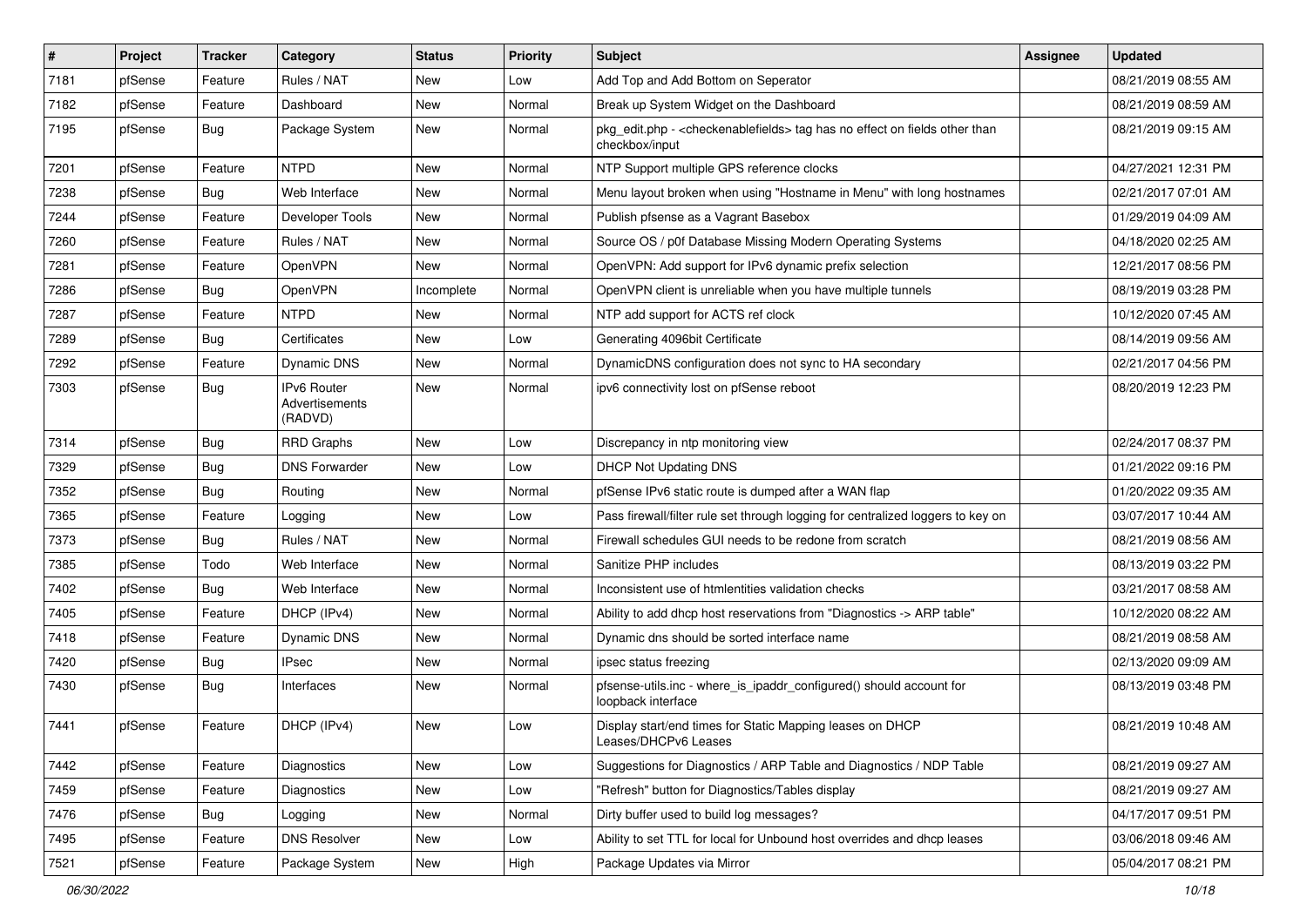| $\vert$ # | Project | <b>Tracker</b> | Category                                        | <b>Status</b> | <b>Priority</b> | Subject                                                                                                               | <b>Assignee</b> | <b>Updated</b>      |
|-----------|---------|----------------|-------------------------------------------------|---------------|-----------------|-----------------------------------------------------------------------------------------------------------------------|-----------------|---------------------|
| 7531      | pfSense | Feature        | Package System                                  | New           | Low             | pkg behavior when encountering invalid SSL certificate                                                                |                 | 05/08/2017 06:57 PM |
| 7541      | pfSense | Feature        | Installer                                       | New           | Normal          | ZFS Install, add hot spare option                                                                                     |                 | 08/14/2019 09:32 AM |
| 7551      | pfSense | <b>Bug</b>     | Rules / NAT                                     | New           | Normal          | Dynamic IPsec endpoints not added to rule set after WAN down/up                                                       |                 | 05/16/2017 02:26 PM |
| 7553      | pfSense | <b>Bug</b>     | Captive Portal                                  | Confirmed     | Very Low        | Captive portal on a parent interface blocks traffic on VLAN interfaces too                                            |                 | 08/19/2018 03:15 PM |
| 7563      | pfSense | Feature        | L <sub>2</sub> TP                               | New           | Normal          | I2tp Suggestion: consider allowing IP/Subnet for the user.                                                            |                 | 08/21/2019 10:52 AM |
| 7589      | pfSense | <b>Bug</b>     | <b>Diagnostics</b>                              | New           | Normal          | diag edit.php old print info box                                                                                      |                 | 05/20/2017 05:02 PM |
| 7590      | pfSense | <b>Bug</b>     | Diagnostics                                     | New           | Normal          | diag edit do not save when nothing to sae (in directory browse view)                                                  |                 | 05/20/2017 05:04 PM |
| 7602      | pfSense | Feature        | <b>Operating System</b>                         | New           | Normal          | Auto-Create bootable USB for recovery                                                                                 |                 | 08/13/2019 09:50 AM |
| 7626      | pfSense | Feature        | Interfaces                                      | New           | Normal          | Add IPoE support for WAN                                                                                              |                 | 01/01/2022 12:31 AM |
| 7648      | pfSense | <b>Bug</b>     | CARP                                            | <b>New</b>    | <b>Very Low</b> | SPAN ports on an interface renders CARP HA inoperative                                                                |                 | 06/14/2017 09:19 PM |
| 7665      | pfSense | <b>Bug</b>     | Aliases / Tables                                | New           | Normal          | Host range validation for Aliases is not strict enough                                                                |                 | 08/21/2019 11:01 AM |
| 7671      | pfSense | Feature        | Gateway Monitoring                              | New           | Normal          | Gateway Monitoring Via Custom Script or Telnet.                                                                       |                 | 09/18/2020 02:59 PM |
| 7688      | pfSense | Feature        | Backup / Restore                                | <b>New</b>    | Low             | AutoConfigBackup - Info Icon - username only                                                                          |                 | 10/22/2017 10:46 AM |
| 7718      | pfSense | Feature        | Dynamic DNS                                     | New           | Very Low        | Hostname for Custom DynDNS Updater.                                                                                   |                 | 07/24/2017 10:05 AM |
| 7720      | pfSense | Feature        | Hardware / Drivers                              | New           | Normal          | Add general watchdog kernel modules (like ichwd) and watchdogd support<br>in the GUI.                                 |                 | 08/19/2019 01:20 PM |
| 7730      | pfSense | <b>Bug</b>     | Interfaces                                      | New           | High            | 2.3.4 1 greX: loop detected when hit save on filter rules or interfaces                                               |                 | 07/27/2017 08:16 AM |
| 7734      | pfSense | <b>Bug</b>     | DHCP (IPv6)                                     | <b>New</b>    | Normal          | Using opton ia pd0 does not renew prefix and prefix get dropped                                                       |                 | 07/31/2017 03:46 AM |
| 7737      | pfSense | <b>Bug</b>     | <b>IPv6 Router</b><br>Advertisements<br>(RADVD) | New           | Normal          | radvd error message                                                                                                   |                 | 08/13/2019 09:41 AM |
| 7738      | pfSense | Feature        | <b>IPsec</b>                                    | New           | Normal          | Highlight which IPSec (or other VPN) crypto modes are<br>hardware-accelerated in the UI                               |                 | 08/13/2019 03:46 PM |
| 7747      | pfSense | Feature        | Console Menu                                    | <b>New</b>    | Normal          | Minor UI Tweak: Make hitting enter on the console (esp via SSH) should not<br>log you out, but simply redraw the menu |                 | 08/01/2017 04:03 PM |
| 7757      | pfSense | <b>Bug</b>     | Backup / Restore                                | New           | Normal          | Auto Config Backup fails to upload unless Default Gateway is up                                                       |                 | 08/16/2019 12:47 PM |
| 7761      | pfSense | Feature        | Rules / NAT                                     | New           | Normal          | Add a way to match on IPv6 proto=0 (hop-by-hop header extension)                                                      |                 | 08/13/2019 03:49 PM |
| 7773      | pfSense | Feature        | <b>IPsec</b>                                    | New           | Normal          | IPSec using IKEv2 with split DNS not using provided domain names                                                      |                 | 08/15/2017 05:25 PM |
| 7779      | pfSense | <b>Bug</b>     | OpenVPN                                         | New           | Normal          | Traffic crossing a site-to-site OpenVPN tunnel fails to fragment.                                                     |                 | 06/02/2021 08:26 AM |
| 7781      | pfSense | Feature        | Rules / NAT                                     | New           | Normal          | Please Enable Rule Separators on Manual Outbound NAT                                                                  |                 | 08/21/2019 09:07 AM |
| 7783      | pfSense | Feature        | <b>Operating System</b>                         | New           | Normal          | Support for hosting VMs on pfSense using bhyve                                                                        |                 | 03/25/2022 11:53 AM |
| 7788      | pfSense | Bug            | Dashboard                                       | New           | Low             | Irregular updating of widgets like cpu/uptime on system widget.                                                       |                 | 08/21/2019 09:03 AM |
| 7799      | pfSense | Feature        | Rules / NAT                                     | New           | Normal          | Make an ajax call to toggle logging by clicking on the logging icon next to a<br>rule                                 |                 | 08/13/2019 09:40 AM |
| 7800      | pfSense | Feature        | Logging                                         | New           | Normal          | Add option for state logging                                                                                          |                 | 08/13/2019 03:51 PM |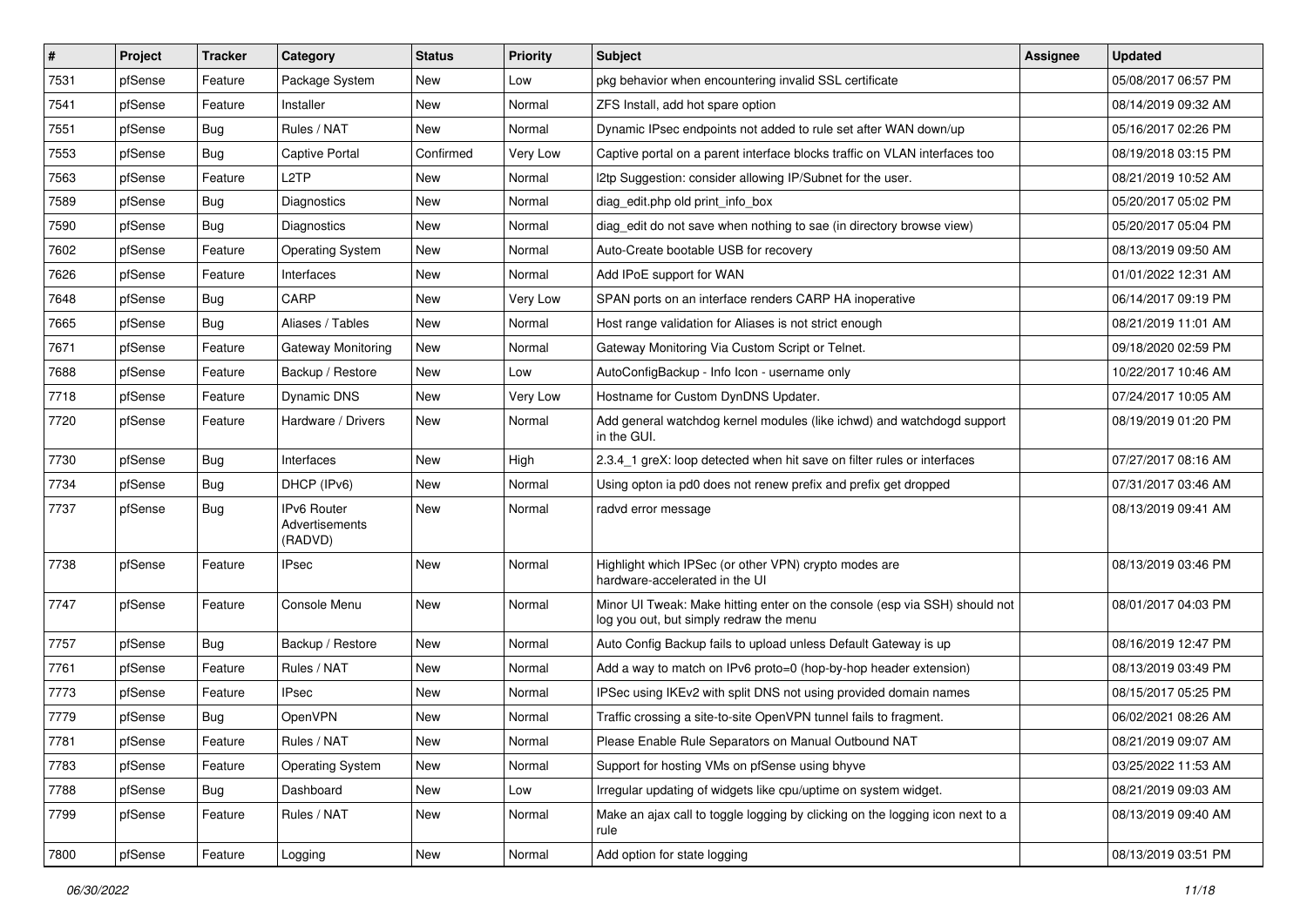| $\vert$ # | Project | <b>Tracker</b> | Category                     | <b>Status</b> | <b>Priority</b> | Subject                                                                                                                           | <b>Assignee</b> | <b>Updated</b>      |
|-----------|---------|----------------|------------------------------|---------------|-----------------|-----------------------------------------------------------------------------------------------------------------------------------|-----------------|---------------------|
| 7812      | pfSense | Feature        | Web Interface                | New           | Normal          | ZFS handling of autopreplace                                                                                                      |                 | 08/13/2019 03:53 PM |
| 7821      | pfSense | <b>Bug</b>     | DHCP (IPv6)                  | <b>New</b>    | Normal          | GIF does not support broadcast                                                                                                    |                 | 08/29/2017 10:50 AM |
| 7848      | pfSense | <b>Bug</b>     | <b>Diagnostics</b>           | New           | Low             | NDP Table Sort by Expiration Error                                                                                                |                 | 08/26/2019 02:56 PM |
| 7852      | pfSense | Feature        | <b>DNS Resolver</b>          | New           | Normal          | Add views support to Unbound GUI                                                                                                  |                 | 09/11/2017 12:26 PM |
| 7857      | pfSense | Bug            | Dashboard                    | <b>New</b>    | <b>Very Low</b> | Interfaces Widget U/I fails to wrap IPV6 addresses when the string is too<br>wide for the widget                                  |                 | 08/13/2019 09:15 AM |
| 7863      | pfSense | Bug            | User Manager /<br>Privileges | New           | Normal          | The "WebCfg - All pages" permission inclueds the "User - System: Shell<br>account access" even though that is not a WebCofg page. |                 | 09/16/2017 05:13 AM |
| 7881      | pfSense | Feature        | OpenVPN                      | New           | Normal          | OpenVPN client - add support for multiple server entries                                                                          |                 | 08/14/2019 09:32 AM |
| 7888      | pfSense | Feature        | Package System               | New           | Normal          | Add a button in package manager GUI to upgrade all packages                                                                       |                 | 09/28/2017 05:50 AM |
| 7899      | pfSense | <b>Bug</b>     | Traffic Shaper (ALTQ)        | New           | Normal          | a floating 'match' rule on LAN does not put traffic from a broswer on a<br>clientpc into a shaper queue                           |                 | 09/28/2017 09:16 AM |
| 7922      | pfSense | Feature        | Rules / NAT                  | <b>New</b>    | Normal          | Add the option to select the ISP IPv6 Delegated Prefix as a destination in<br>firewall rules                                      |                 | 10/10/2017 06:36 PM |
| 7934      | pfSense | Feature        | Dashboard                    | New           | Very Low        | format support phone# for international use                                                                                       |                 | 10/12/2017 04:38 PM |
| 7943      | pfSense | Bug            | Web Interface                | New           | Normal          | CSS Overflow Fix for Drop Down Menus in webConfigurator                                                                           |                 | 11/21/2020 02:54 PM |
| 7956      | pfSense | Feature        | Web Interface                | New           | Normal          | Favicon able to match GUI colour setting?                                                                                         |                 | 10/17/2017 06:36 AM |
| 7957      | pfSense | Feature        | Web Interface                | New           | Normal          | GUI theme - separate "colour" from "compact/normal" in theme dropdown                                                             |                 | 10/17/2017 06:58 AM |
| 7964      | pfSense | <b>Bug</b>     | Multi-WAN                    | New           | Normal          | Restart openvpn on gateway switching                                                                                              |                 | 08/19/2019 12:35 PM |
| 7971      | pfSense | Feature        | <b>Captive Portal</b>        | New           | Normal          | Allow import, export and synchronization of MACs under Captive Portal<br>service                                                  |                 | 10/19/2017 04:56 AM |
| 7974      | pfSense | Feature        | Dashboard                    | <b>New</b>    | Normal          | <b>ZFS RAID Monitor Not available</b>                                                                                             |                 | 08/20/2019 01:34 PM |
| 7977      | pfSense | <b>Bug</b>     | Translations                 | New           | Normal          | English text shown in stead of translated text (Routing - Gateway groups -<br>edit)                                               |                 | 08/21/2019 11:28 AM |
| 7986      | pfSense | Bug            | Wireless                     | New           | Normal          | WLAN card no longer properly initialized under 2.4.0                                                                              |                 | 06/19/2020 08:08 AM |
| 7988      | pfSense | Feature        | Web Interface                | New           | Normal          | Compact Theme based on Compact-RED with the default theme colors.                                                                 |                 | 10/23/2017 05:34 AM |
| 8004      | pfSense | <b>Bug</b>     | <b>NAT Reflection</b>        | New           | Normal          | Error notice for a deleted NAT that had a RULE or an existing NAT which is<br>claimed to have no NAT port                         |                 | 10/24/2017 06:39 PM |
| 8036      | pfSense | Feature        | <b>IPsec</b>                 | <b>New</b>    | Normal          | Want to run multiple Mobile Client IKEv2 server instances                                                                         |                 | 08/14/2019 09:31 AM |
| 8050      | pfSense | <b>Bug</b>     | Interfaces                   | New           | High            | Enabling bridge while interfaces have link freezes console                                                                        |                 | 11/03/2017 04:38 PM |
| 8066      | pfSense | <b>Bug</b>     | Routing                      | New           | Normal          | Static routes not applied when they go out a interface using carp                                                                 |                 | 11/08/2017 02:04 AM |
| 8073      | pfSense | <b>Bug</b>     | <b>IPsec</b>                 | New           | Normal          | Traffic inexplicably not going through IPSEC despite (in theory) matching<br>SPs                                                  |                 | 11/09/2017 02:51 AM |
| 8076      | pfSense | <b>Bug</b>     | Backup / Restore             | New           | Normal          | User can easily apply an unusable interface configuration after restore                                                           |                 | 08/14/2019 10:52 AM |
| 8078      | pfSense | Feature        | PPP Interfaces               | New           | Normal          | PPPoE Reconnect Wait Time                                                                                                         |                 | 11/09/2017 05:13 PM |
| 8087      | pfSense | <b>Bug</b>     | Authentication               | New           | Normal          | Provide Calling-Station-ID to RADIUS backed VPN connections                                                                       |                 | 06/06/2020 05:36 AM |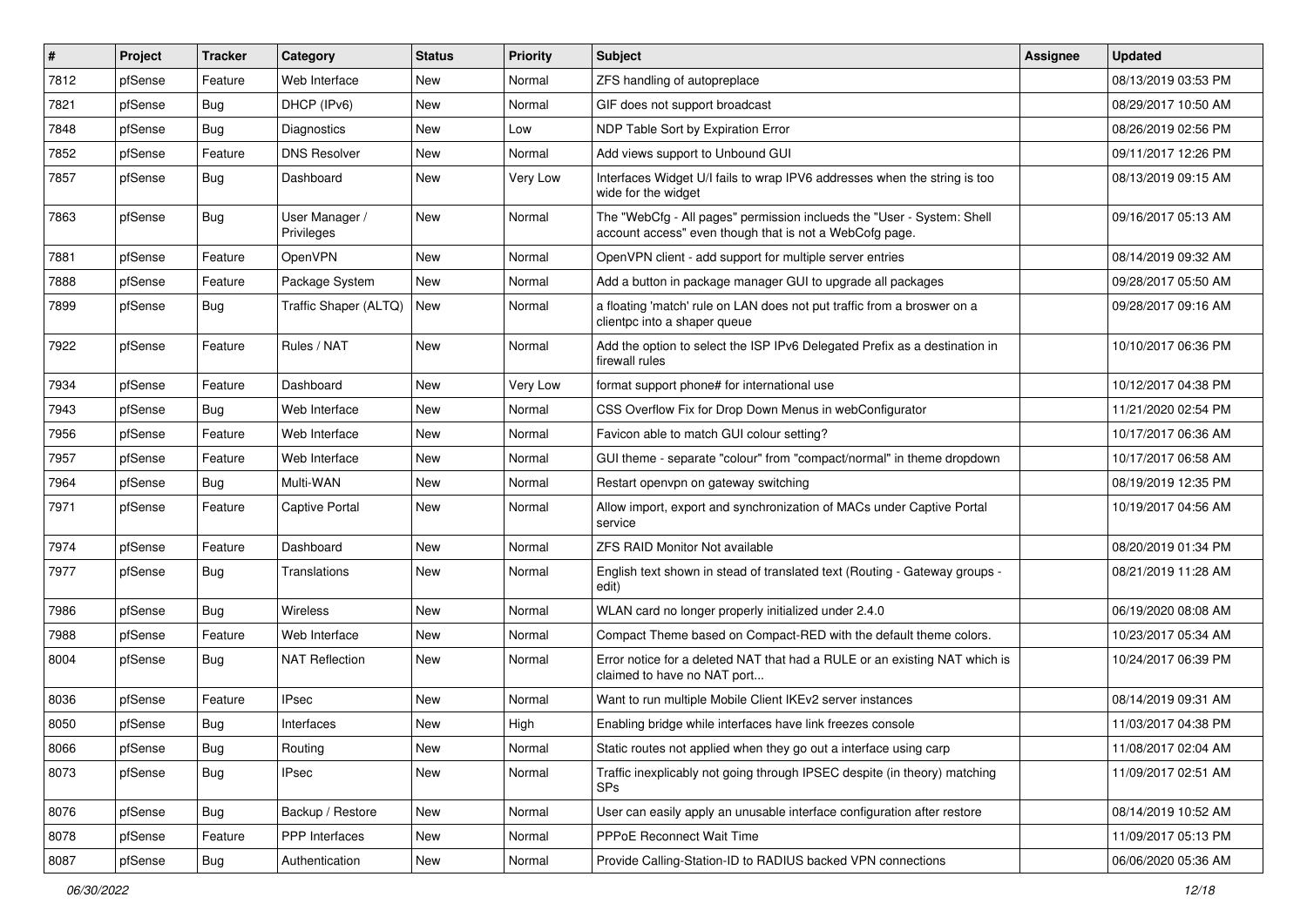| $\vert$ # | Project | <b>Tracker</b> | Category                                 | <b>Status</b> | <b>Priority</b> | Subject                                                                                                                                                                       | <b>Assignee</b> | <b>Updated</b>      |
|-----------|---------|----------------|------------------------------------------|---------------|-----------------|-------------------------------------------------------------------------------------------------------------------------------------------------------------------------------|-----------------|---------------------|
| 8089      | pfSense | <b>Bug</b>     | Interfaces                               | New           | High            | VLAN page breaks after config restore to new hardware.                                                                                                                        |                 | 11/21/2017 01:38 PM |
| 8095      | pfSense | <b>Bug</b>     | Translations                             | New           | Normal          | Unescaped simple quotes break JavaScript features when the French<br>translation is enabled                                                                                   |                 | 08/21/2019 09:06 AM |
| 8113      | pfSense | <b>Bug</b>     | Interfaces                               | New           | Normal          | MTU setting on bridge, openvpn clients ignored                                                                                                                                |                 | 12/31/2021 05:55 PM |
| 8122      | pfSense | <b>Bug</b>     | OpenVPN                                  | New           | Normal          | openvpn client is unable to use OTP (temporary) passwords                                                                                                                     |                 | 04/16/2018 09:28 AM |
| 8130      | pfSense | <b>Bug</b>     | <b>Traffic Graphs</b>                    | New           | Normal          | Status - Monitoring - Area chart displays traffic data differently than Line or<br>Bar charts                                                                                 |                 | 11/26/2017 01:40 PM |
| 8149      | pfSense | Feature        | <b>NTPD</b>                              | <b>New</b>    | Normal          | <b>NTPsec</b>                                                                                                                                                                 |                 | 10/11/2020 10:59 AM |
| 8157      | pfSense | Bug            | Dashboard                                | New           | Very Low        | Traffic Graph clutter from time to time                                                                                                                                       |                 | 12/03/2017 06:40 AM |
| 8158      | pfSense | <b>Bug</b>     | Interfaces                               | New           | High            | IPv6 Track Interface issue with more than one WAN-Gateway and a number<br>of internal interfaces at least track interface from one interface does not<br>work on regular base |                 | 12/03/2017 09:00 AM |
| 8168      | pfSense | Feature        | <b>IPsec</b>                             | <b>New</b>    | Normal          | strongswan dhcp option                                                                                                                                                        |                 | 12/19/2017 04:14 AM |
| 8170      | pfSense | Feature        | <b>XMLRPC</b>                            | New           | Normal          | XMLRPC Sync deletes entires on remote System                                                                                                                                  |                 | 08/21/2019 10:42 AM |
| 8173      | pfSense | Feature        | Interfaces                               | <b>New</b>    | Normal          | dhcp6c - RAW Options                                                                                                                                                          |                 | 05/29/2022 05:34 PM |
| 8176      | pfSense | <b>Bug</b>     | Package System                           | New           | Normal          | ./schema/packages.dtd -- referenced in *xml, but missing?                                                                                                                     |                 | 12/09/2017 06:52 PM |
| 8177      | pfSense | Bug            | Package System                           | New           | Normal          | "/xsl/package.xsl" is referenced in package XML files but not on the firewall                                                                                                 |                 | 08/14/2019 09:56 AM |
| 8178      | pfSense | Feature        | Package System                           | New           | Normal          | Allow setting attributes for form elements in package XML                                                                                                                     |                 | 12/09/2017 07:48 PM |
| 8207      | pfSense | Bug            | <b>Operating System</b>                  | New           | Normal          | 2.4 cannot boot as a Xen VM with more than 7 NICs                                                                                                                             |                 | 06/25/2022 05:42 PM |
| 8233      | pfSense | <b>Bug</b>     | <b>NAT Reflection</b>                    | New           | Very Low        | NAT reflection back to originating host broken when using FQDN-based IP<br>aliases                                                                                            |                 | 08/21/2019 10:53 AM |
| 8236      | pfSense | Feature        | <b>DNS Resolver</b>                      | New           | Normal          | Ability to configure "forward-first" and "forward-host" options for more robust<br>domain overrides in DNS Resolver                                                           |                 | 12/26/2017 01:26 AM |
| 8243      | pfSense | Feature        | <b>XMLRPC</b>                            | <b>New</b>    | Normal          | Sync dashboard settings over xmlrpc                                                                                                                                           |                 | 08/21/2019 10:42 AM |
| 8262      | pfSense | Feature        | IPv6 Router<br>Advertisements<br>(RADVD) | New           | Normal          | Make each prefix flags configurable separately.                                                                                                                               |                 | 01/16/2018 12:35 PM |
| 8263      | pfSense | <b>Bug</b>     | Traffic Shaper (ALTQ)                    | New           | Normal          | Cannot create a nonlinear `Link Share` service curve because of: "the sum<br>of the child bandwidth higher than parent"                                                       |                 | 11/05/2020 07:31 AM |
| 8270      | pfSense | Todo           | Web Interface                            | New           | <b>Very Low</b> | Fix grammatically erroneous repetition                                                                                                                                        |                 | 01/11/2018 08:19 AM |
| 8285      | pfSense | <b>Bug</b>     | Web Interface                            | New           | Normal          | Actions on stale data may result in catastrophic results                                                                                                                      |                 | 01/16/2018 08:08 PM |
| 8313      | pfSense | Bug            | Notifications                            | New           | Normal          | STARTTLS auto detection not working                                                                                                                                           |                 | 04/21/2022 12:39 PM |
| 8316      | pfSense | Feature        | Rules / NAT                              | New           | Low             | expiration date when creating new rules                                                                                                                                       |                 | 08/21/2019 09:11 AM |
| 8325      | pfSense | <b>Bug</b>     | UPnP/NAT-PMP                             | New           | Normal          | UPnP not available for pppoe-Clients                                                                                                                                          |                 | 11/15/2020 10:33 AM |
| 8330      | pfSense | Feature        | DHCP (IPv4)                              | New           | Normal          | add options for ddns-local-address statements                                                                                                                                 |                 | 04/27/2021 12:31 PM |
| 8335      | pfSense | Bug            | <b>LAGG Interfaces</b>                   | New           | Normal          | System hang with LACP downlink to UniFi switch                                                                                                                                |                 | 08/21/2019 11:18 AM |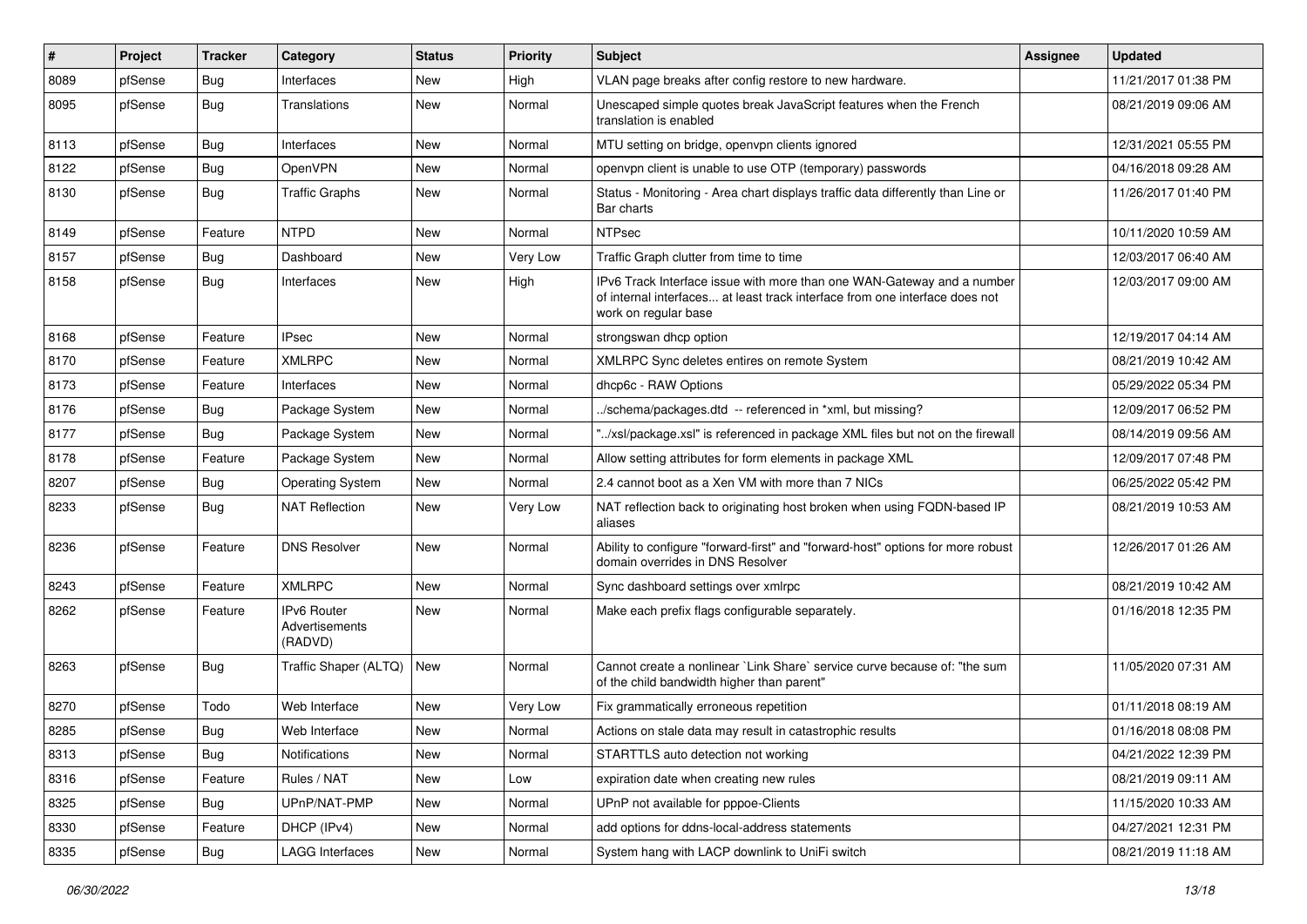| $\vert$ # | Project | <b>Tracker</b> | Category                 | <b>Status</b> | <b>Priority</b> | <b>Subject</b>                                                                                                          | <b>Assignee</b> | <b>Updated</b>      |
|-----------|---------|----------------|--------------------------|---------------|-----------------|-------------------------------------------------------------------------------------------------------------------------|-----------------|---------------------|
| 8343      | pfSense | <b>Bug</b>     | Gateways                 | New           | Normal          | Gateway Routes (Default Routes) not removed in Kernel when removed<br>from GUI                                          |                 | 05/14/2020 01:22 AM |
| 8346      | pfSense | Feature        | <b>IPsec</b>             | New           | Normal          | Let pFSense act as an IPSec XAuth VPN Client                                                                            |                 | 02/23/2018 07:39 AM |
| 8372      | pfSense | Feature        | Logging                  | New           | Normal          | add gui setting to adjust refresh rate for dynamic firewall logs                                                        |                 | 08/14/2019 10:31 AM |
| 8385      | pfSense | Feature        | Rules / NAT              | New           | Normal          | Utilize IP addresses from successfully authenticated OpenVPN endpoints to<br><b>Update Firewall Rules</b>               |                 | 07/19/2018 03:07 PM |
| 8401      | pfSense | <b>Bug</b>     | Installer                | New           | Normal          | Issues related to keys representing alphabetic characters specific to<br>Scandinavian languages and to some other keys. |                 | 03/30/2018 11:06 AM |
| 8406      | pfSense | <b>Bug</b>     | Dynamic DNS              | New           | Normal          | DDNS IPV6 Cloudflare Client does not detect PPOE address                                                                |                 | 03/31/2018 11:56 AM |
| 8419      | pfSense | <b>Bug</b>     | Web Interface            | New           | Normal          | webgui, when menubar is fixed to the top of the screen, the last items of<br>long menus cannot be seen/used.            |                 | 07/19/2018 03:10 PM |
| 8432      | pfSense | <b>Bug</b>     | Dynamic DNS              | New           | Normal          | Dynamic DNS Client gives an error that it can't find IPv6 address when<br>WAN interface is a LAGG                       |                 | 09/17/2020 05:23 AM |
| 8435      | pfSense | <b>Bug</b>     | Interfaces               | New           | Normal          | DHCPv6 unusable in certain circumstances (US AT&T Fiber, etc.)                                                          |                 | 08/14/2019 10:52 AM |
| 8458      | pfSense | Feature        | Dashboard                | New           | Low             | Allow reordering of interface widget                                                                                    |                 | 08/14/2019 10:52 AM |
| 8464      | pfSense | <b>Bug</b>     | <b>Wireless</b>          | New           | Very Low        | Wireless USB card does not connect to WiFi automatically after reboot/halt                                              |                 | 06/19/2020 03:44 AM |
| 8474      | pfSense | Feature        | <b>High Availability</b> | New           | Low             | Easier Conversion to HA Pair from Existing Non-HA Firewall                                                              |                 | 04/19/2018 11:52 PM |
| 8483      | pfSense | Feature        | Traffic Shaper (ALTQ)    | New           | Normal          | Allow user to choose order of Queues status                                                                             |                 | 08/21/2019 09:12 AM |
| 8500      | pfSense | Bug            | Dynamic DNS              | New           | Low             | Incorrect categorization of status/info messages from phpDynDNS                                                         |                 | 08/16/2019 12:50 PM |
| 8502      | pfSense | Bug            | Web Interface            | Confirmed     | Low             | main (top) menu items do not drop down in some cases                                                                    |                 | 07/06/2020 02:39 PM |
| 8512      | pfSense | Bug            | <b>PPP</b> Interfaces    | New           | Normal          | PPPoE reconnect fails after interface flap                                                                              |                 | 08/20/2019 10:06 AM |
| 8520      | pfSense | Feature        | Interfaces               | New           | Normal          | Option to auto-renew DHCP on interface with an offline gateway or marked<br>as down                                     |                 | 07/20/2021 11:00 AM |
| 8526      | pfSense | <b>Bug</b>     | Interfaces               | New           | Normal          | DHCP client ignores server replies when 802.1q tagging is used                                                          |                 | 08/14/2019 10:52 AM |
| 8532      | pfSense | Feature        | OpenVPN                  | New           | Low             | Ability to add metric to pushed routes                                                                                  |                 | 05/22/2018 07:45 AM |
| 8558      | pfSense | Feature        | Web Interface            | New           | Normal          | Add more table sorting in various UI pages                                                                              |                 | 08/21/2019 09:14 AM |
| 8566      | pfSense | <b>Bug</b>     | CARP                     | New           | Normal          | Wrong IPv6 source in NS request in case using of IPv6 alias                                                             |                 | 06/12/2018 01:26 PM |
| 8567      | pfSense | Bug            | CARP                     | New           | Normal          | Using IPv6 VIP alias for services may affect CARP IPv6 VIP work                                                         |                 | 06/12/2018 01:26 PM |
| 8570      | pfSense | <b>Bug</b>     | <b>XML Parser</b>        | New           | Normal          | Empty (dn)shaper config gets populated with newline                                                                     |                 | 08/20/2019 02:45 PM |
| 8576      | pfSense | i Bug          | Rules / NAT              | Feedback      | Low             | pfSense stops passing traffic after some time when using Outbound NAT<br>pool w/ Sticky Address                         |                 | 10/28/2021 01:47 PM |
| 8599      | pfSense | Feature        | Rules / NAT              | New           | Very Low        | IPv6 flow labels                                                                                                        |                 | 07/16/2018 07:36 AM |
| 8614      | pfSense | <b>Bug</b>     | DHCP (IPv4)              | New           | Normal          | Cannot remove Additional BOOTP/DHCP Options                                                                             |                 | 08/21/2019 09:15 AM |
| 8641      | pfSense | Feature        | Web Interface            | New           | Normal          | Need way to disable HSTS and/or replace webConfigurator certificate from<br><b>CLI</b>                                  |                 | 07/16/2018 10:21 AM |
| 8686      | pfSense | <b>Bug</b>     | <b>IPsec</b>             | New           | Normal          | IPsec VTI: Assigned interface firewall rules are never parsed                                                           |                 | 02/10/2021 12:15 PM |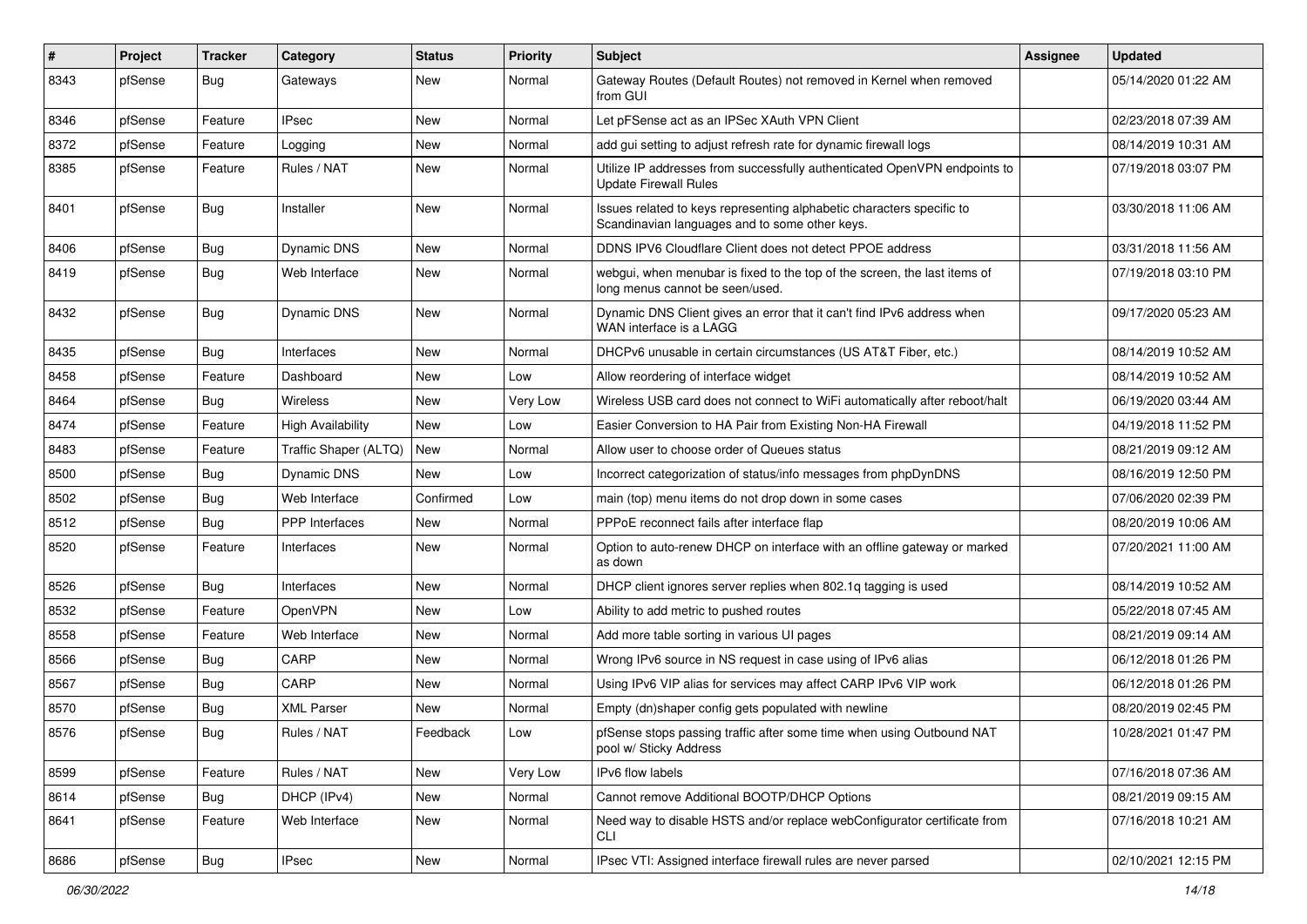| $\vert$ # | Project | <b>Tracker</b> | Category                                        | <b>Status</b> | <b>Priority</b> | Subject                                                                                                                      | <b>Assignee</b> | <b>Updated</b>      |
|-----------|---------|----------------|-------------------------------------------------|---------------|-----------------|------------------------------------------------------------------------------------------------------------------------------|-----------------|---------------------|
| 8694      | pfSense | Feature        | Authentication                                  | New           | Very Low        | Client CA Auth for PFSense WebGui                                                                                            |                 | 08/21/2019 09:25 AM |
| 8711      | pfSense | Bug            | <b>IGMP Proxy</b>                               | New           | Normal          | igmpproxy with PPPoE Interfaces                                                                                              |                 | 07/28/2018 09:21 AM |
| 8712      | pfSense | Feature        | Traffic Shaper (ALTQ)                           | New           | Normal          | QOS on ipsec links                                                                                                           |                 | 06/22/2020 06:27 AM |
| 8743      | pfSense | Todo           | Gateways                                        | New           | Low             | Gateway Groups page should list gateways in tier order                                                                       |                 | 08/14/2019 12:16 PM |
| 8770      | pfSense | <b>Bug</b>     | Interfaces                                      | New           | Normal          | QinQ interfaces always show as active                                                                                        |                 | 02/01/2020 09:47 AM |
| 8775      | pfSense | Feature        | Authentication                                  | New           | Very Low        | Use SRV record for LDAP Authentication                                                                                       |                 | 05/06/2020 07:49 AM |
| 8804      | pfSense | <b>Bug</b>     | PPP Interfaces                                  | New           | Normal          | Netgate SG-1000 PPPoE Keepalives not prioritized, internet drops                                                             |                 | 08/20/2019 10:06 AM |
| 8820      | pfSense | <b>Bug</b>     | Rules / NAT                                     | New           | Low             | System/Advanced/Misc - "Do not kill connections when schedule expires"<br>UN-checked still leaves existing connections open. |                 | 07/28/2020 10:59 AM |
| 8831      | pfSense | Bug            | <b>IPv6 Router</b><br>Advertisements<br>(RADVD) | <b>New</b>    | Very High       | Radvd causes latency spikes                                                                                                  |                 | 04/19/2021 04:51 AM |
| 8846      | pfSense | <b>Bug</b>     | Gateways                                        | New           | Low             | Misleading gateway error message adding/editing static routes using a<br>disabled interface                                  |                 | 08/21/2019 11:29 AM |
| 8879      | pfSense | Feature        | DHCP (IPv4)                                     | <b>New</b>    | Very Low        | DHCP options ADD force options                                                                                               |                 | 09/07/2018 09:14 AM |
| 8882      | pfSense | Bug            | Interfaces                                      | Incomplete    | Normal          | Interface assignments lost on reboot                                                                                         |                 | 02/17/2022 02:24 PM |
| 8929      | pfSense | Feature        | Web Interface                                   | New           | Normal          | Scroll bar css dark theme                                                                                                    |                 | 08/14/2019 12:16 PM |
| 8963      | pfSense | <b>Bug</b>     | <b>Traffic Shaper</b><br>(Limiters)             | New           | Normal          | 2.4.4 Limiters don't work after CARP fail-over                                                                               |                 | 12/10/2018 06:40 AM |
| 9024      | pfSense | Bug            | <b>Traffic Shaper</b><br>(Limiters)             | Feedback      | Normal          | Ping packet loss under load when using limiters                                                                              |                 | 05/12/2022 11:55 AM |
| 9035      | pfSense | <b>Bug</b>     | Rules / NAT                                     | New           | Normal          | Inactive Interfaces are Hidden in Firewall Rules                                                                             |                 | 08/14/2019 12:39 PM |
| 9037      | pfSense | Bug            | <b>DNS Resolver</b>                             | New           | Normal          | Unbound not logging to syslog after reboot                                                                                   |                 | 10/12/2018 05:09 AM |
| 9038      | pfSense | Feature        | Logging                                         | New           | Normal          | Live view of any log file                                                                                                    |                 | 08/19/2019 02:55 PM |
| 9060      | pfSense | Feature        | Logging                                         | New           | Normal          | add rule name filtering field for firewall log viewer                                                                        |                 | 08/14/2019 12:38 PM |
| 9063      | pfSense | Feature        | Dynamic DNS                                     | New           | Normal          | Allow dynamic DNS client entry to specify which Check IP service to use                                                      |                 | 10/24/2018 11:53 AM |
| 9087      | pfSense | Bug            | <b>Traffic Graphs</b>                           | New           | Normal          | Traffic Graph Widget Legend Not Updating                                                                                     |                 | 08/14/2019 12:38 PM |
| 9094      | pfSense | <b>Bug</b>     | Hardware / Drivers                              | Assigned      | Normal          | MBT console settings are not forced to video console                                                                         |                 | 11/07/2018 10:23 AM |
| 9101      | pfSense | <b>Bug</b>     | <b>Traffic Graphs</b>                           | New           | Normal          | Traffic Graphs/Dashboard Slows Downloads Being Performed by the Same<br>Firefox Browser                                      |                 | 08/21/2019 09:18 AM |
| 9130      | pfSense | Feature        | DHCP (IPv4)                                     | New           | Normal          | Request ID [#INC-16195]: DHCP - PXE Boot                                                                                     |                 | 09/10/2020 01:39 PM |
| 9136      | pfSense | Bug            | DHCP (IPv6)                                     | New           | High            | IPv6 Tracking Interfaces Lose IPv6 Address in Certain Cases                                                                  |                 | 04/21/2022 12:39 PM |
| 9140      | pfSense | <b>Bug</b>     | Logging                                         | New           | Very Low        | Unexpected rule can be displayed when looking up filter log entry with<br>multiple matching rules                            |                 | 08/19/2019 02:56 PM |
| 9149      | pfSense | <b>Bug</b>     | Package System                                  | New           | Low             | Continued issues with /tmp and /var in RAM on 2.4                                                                            |                 | 11/24/2018 11:56 AM |
| 9156      | pfSense | Feature        | OpenVPN                                         | New           | Normal          | OpenVPN: Add tickbox for 'nopool' directive                                                                                  |                 | 04/14/2020 01:45 PM |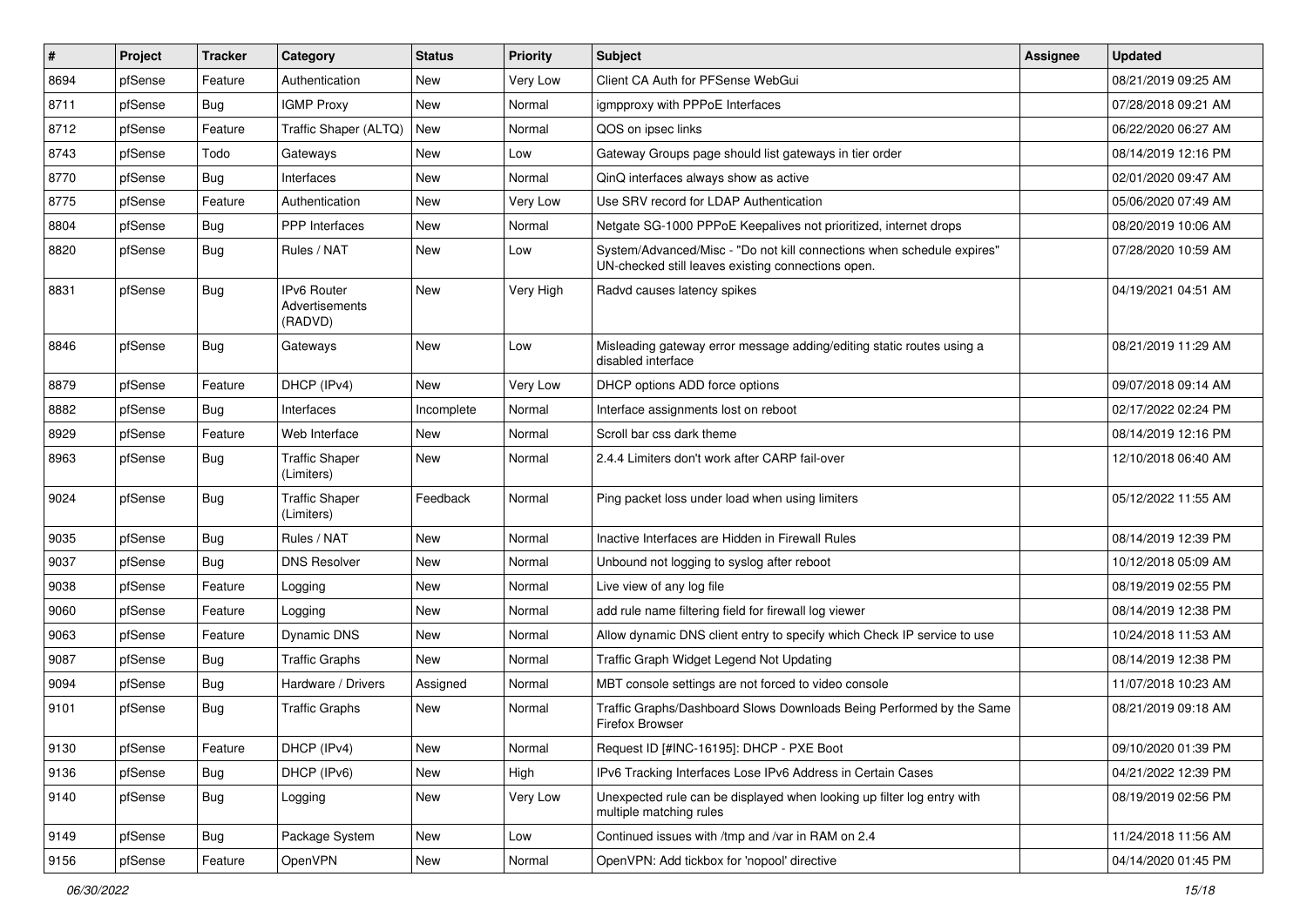| $\vert$ # | Project | <b>Tracker</b> | Category                     | <b>Status</b> | <b>Priority</b> | Subject                                                                                                 | <b>Assignee</b> | <b>Updated</b>      |
|-----------|---------|----------------|------------------------------|---------------|-----------------|---------------------------------------------------------------------------------------------------------|-----------------|---------------------|
| 9165      | pfSense | Feature        | Authentication               | New           | Normal          | only IPs can be added to sshguard whitelist                                                             |                 | 04/21/2022 12:39 PM |
| 9167      | pfSense | <b>Bug</b>     | Rules / NAT                  | New           | Normal          | Some Important ICMPv6 Traffic Not Allowed by Default Rules                                              |                 | 08/14/2019 01:00 PM |
| 9179      | pfSense | <b>Bug</b>     | <b>NAT Reflection</b>        | New           | Normal          | NAT reflection fix implemented for #8604 is causing WebUI and XMLRPC to<br>fail on slave                |                 | 03/27/2020 08:01 PM |
| 9183      | pfSense | Bug            | <b>LAGG Interfaces</b>       | <b>New</b>    | <b>Very Low</b> | OpenVPN Lagg Interface not working after restart or new start                                           |                 | 08/21/2019 11:17 AM |
| 9192      | pfSense | <b>Bug</b>     | <b>PPP</b> Interfaces        | New           | Normal          | PPPoE daemon selects wrong interface                                                                    |                 | 08/20/2019 10:05 AM |
| 9222      | pfSense | Feature        | Authentication               | New           | Normal          | Add sshguard log when release an IP                                                                     |                 | 08/14/2019 01:00 PM |
| 9226      | pfSense | Feature        | Web Interface                | New           | Normal          | zfs GUI functionality - alerts                                                                          |                 | 12/31/2020 02:50 PM |
| 9241      | pfSense | Bug            | Interfaces                   | New           | Normal          | Ethernet link cycles up/down if "auto-negotiate" is explicitly selected in<br>interface configuration   |                 | 12/31/2018 08:36 PM |
| 9253      | pfSense | Feature        | User Manager /<br>Privileges | New           | Normal          | RFE: True View-Only WebCFG options                                                                      |                 | 08/21/2019 09:21 AM |
| 9288      | pfSense | Feature        | Authentication               | <b>New</b>    | Normal          | SSHGuard add pfSense signature in standard                                                              |                 | 08/14/2019 01:19 PM |
| 9293      | pfSense | Feature        | Web Interface                | New           | Low             | Provide WebUI message (banner) prior to login                                                           |                 | 08/14/2019 02:39 PM |
| 9295      | pfSense | <b>Bug</b>     | PPPoE Server                 | New           | Very High       | IPv6 PD does not work with PPPOE (Server & Client)                                                      |                 | 05/15/2022 10:53 AM |
| 9336      | pfSense | Feature        | <b>Notifications</b>         | New           | Very Low        | Make Dynamic DNS update notification e-mail optional                                                    |                 | 02/18/2019 11:49 AM |
| 9338      | pfSense | Bug            | <b>IGMP Proxy</b>            | New           | Normal          | igmpproxy ignoring downstream vlan interface                                                            |                 | 02/22/2019 03:48 AM |
| 9343      | pfSense | <b>Bug</b>     | DHCP (IPv4)                  | New           | Normal          | diag arp.php times out with large DHCPD leases table                                                    |                 | 08/14/2019 01:19 PM |
| 9344      | pfSense | <b>Bug</b>     | Translations                 | New           | Normal          | OpenVPN click NCP Algorithms will always go to DH Parameters website(in<br>Chinese-Taiwan)              |                 | 10/21/2021 03:48 AM |
| 9353      | pfSense | <b>Bug</b>     | Dashboard                    | <b>New</b>    | Low             | PHPSession errors from limited access to dashboard and widgets                                          |                 | 10/06/2020 09:31 AM |
| 9384      | pfSense | <b>Bug</b>     | Interfaces                   | Confirmed     | Normal          | devd putting "\$" before variable contents when using single quotes                                     |                 | 04/21/2022 12:39 PM |
| 9436      | pfSense | Feature        | <b>DNS Resolver</b>          | New           | Normal          | Unbound: enable dnstap support                                                                          |                 | 03/27/2019 07:54 PM |
| 9453      | pfSense | <b>Bug</b>     | <b>LAGG Interfaces</b>       | New           | Normal          | VLAN Interfaces on LAGG get orphaned at boot                                                            |                 | 08/21/2019 11:16 AM |
| 9464      | pfSense | Feature        | Interfaces                   | New           | Normal          | Marvell 6000 -- netgate hardware (e.g.: XG-7100, XG-3100) internal switch<br>LACP support               |                 | 04/08/2019 07:58 AM |
| 9485      | pfSense | Bug            | User Manager /<br>Privileges | New           | Normal          | password match error on system_usermanager causes Group membership<br>to be reset.                      |                 | 04/26/2019 08:52 AM |
| 9504      | pfSense | <b>Bug</b>     | Dynamic DNS                  | New           | Normal          | Multiple Dynamic DNS update notifications for the same interface, not<br>differentiated by the hostname |                 | 05/07/2019 07:46 AM |
| 9536      | pfSense | Feature        | DHCP (IPv6)                  | New           | Normal          | Support dynamic prefix in DHCPv6 Server                                                                 |                 | 05/25/2022 04:27 AM |
| 9544      | pfSense | Feature        | Routing                      | New           | Normal          | Enable RADIX_MPATH                                                                                      |                 | 04/21/2022 12:39 PM |
| 9566      | pfSense | <b>Bug</b>     | <b>Traffic Graphs</b>        | New           | Normal          | Traffic graph displays traffic incorrectly                                                              |                 | 11/18/2019 07:54 AM |
| 9574      | pfSense | Feature        | Package System               | New           | Normal          | Show changelog at package upgrade                                                                       |                 | 06/02/2019 04:35 AM |
| 9575      | pfSense | Feature        | DHCP (IPv6)                  | New           | Very Low        | RFC 7078 - Distributing Address Selection Policy Using DHCPv6                                           |                 | 08/14/2019 02:39 PM |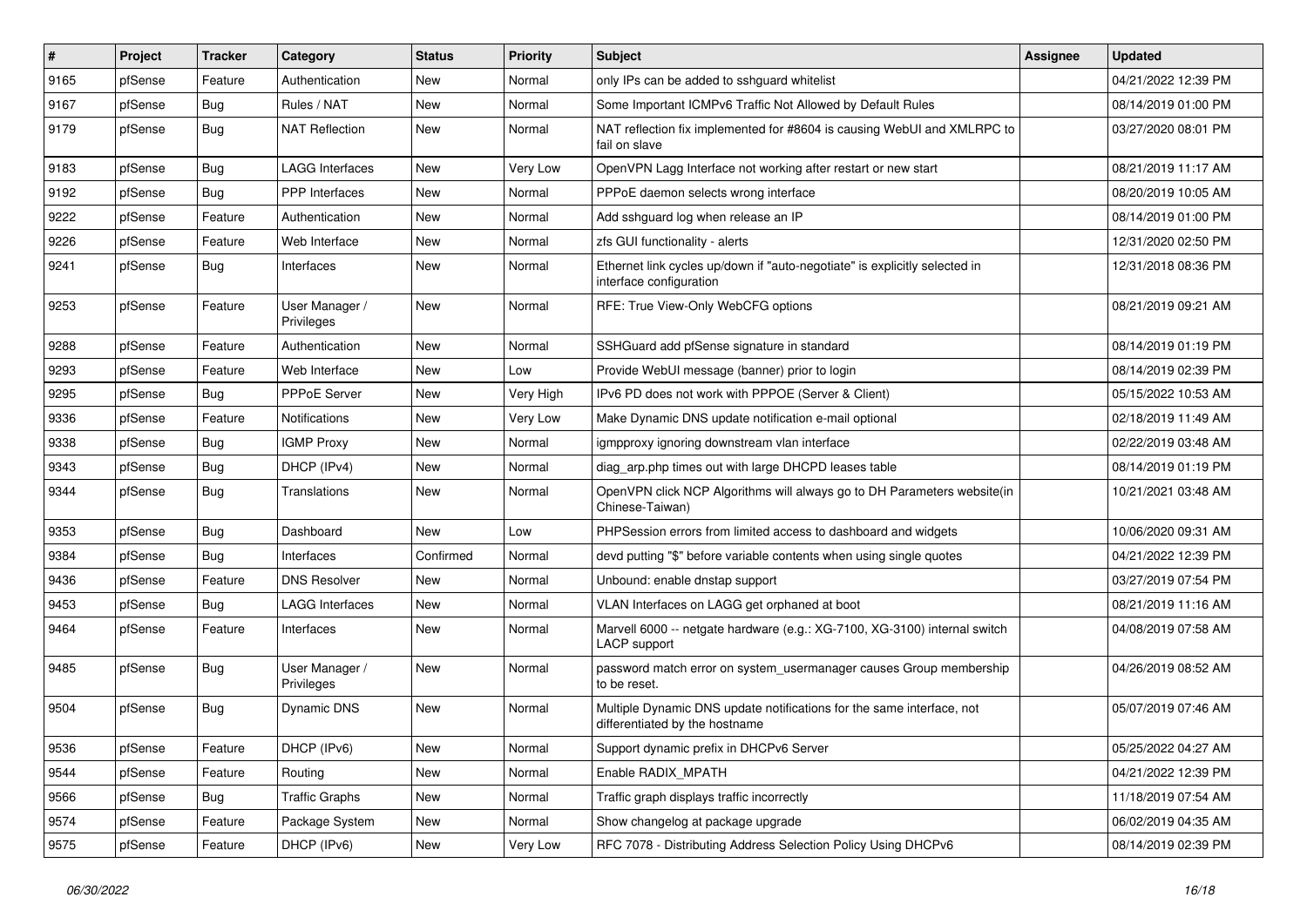| $\vert$ # | <b>Project</b> | <b>Tracker</b> | Category                     | <b>Status</b> | <b>Priority</b> | <b>Subject</b>                                                                                                       | <b>Assignee</b> | <b>Updated</b>      |
|-----------|----------------|----------------|------------------------------|---------------|-----------------|----------------------------------------------------------------------------------------------------------------------|-----------------|---------------------|
| 9585      | pfSense        | Bug            | Interfaces                   | New           | Normal          | 6RD: Unable to reach hosts on within same 6rd-domain                                                                 |                 | 08/14/2019 02:39 PM |
| 9591      | pfSense        | Feature        | Rules / NAT                  | <b>New</b>    | Normal          | Add under firewall rules a search box                                                                                |                 | 08/14/2019 02:39 PM |
| 9617      | pfSense        | Feature        | PPP Interfaces               | New           | Normal          | PPPoE Static IP Configuration in GUI                                                                                 |                 | 10/15/2021 08:52 PM |
| 9621      | pfSense        | Feature        | User Manager /<br>Privileges | New           | Normal          | More convenient deletion of single user privileges                                                                   |                 | 07/09/2019 03:09 AM |
| 9626      | pfSense        | Bug            | Web Interface                | <b>New</b>    | Normal          | When deny write permission is assigned to a user, there is no error<br>feedback if the user tries to write something |                 | 06/25/2022 05:41 PM |
| 9627      | pfSense        | Feature        | <b>Captive Portal</b>        | <b>New</b>    | Normal          | Captive Portal only shows authenticated users                                                                        |                 | 08/14/2019 02:48 PM |
| 9633      | pfSense        | Feature        | PPPoE Server                 | New           | Normal          | PPPoE/L2TP Server Status Page                                                                                        |                 | 10/09/2021 12:05 PM |
| 9650      | pfSense        | Bug            | Gateways                     | <b>New</b>    | Normal          | IPv6 connection drops (ir-)regular on Kabelvodafone (German cable ISP)                                               |                 | 07/27/2019 07:14 AM |
| 9654      | pfSense        | <b>Bug</b>     | <b>DNS Resolver</b>          | New           | Normal          | After reboot, the DNS resolver must be restarted before it will advertise the<br>ipv6 DNS address of the router.     |                 | 11/20/2020 03:12 AM |
| 9664      | pfSense        | Bug            | Dynamic DNS                  | <b>New</b>    | Normal          | DynDNS and Dual-wan problem with CloudFlare (works with No-Ip)                                                       |                 | 08/03/2019 10:00 AM |
| 9677      | pfSense        | Bug            | Dashboard                    | <b>New</b>    | Normal          | Dashboard hangs when widget needs data from a remote host which is<br>down                                           |                 | 08/13/2019 09:15 AM |
| 9680      | pfSense        | Feature        | <b>DHCP Relay</b>            | <b>New</b>    | Normal          | Seperate DHCP Server and relay per interface                                                                         |                 | 02/27/2020 10:47 AM |
| 9690      | pfSense        | <b>Bug</b>     | Interfaces                   | <b>New</b>    | Normal          | Ethernet flow control should be disabled by default                                                                  |                 | 08/19/2019 06:45 PM |
| 9698      | pfSense        | <b>Bug</b>     | <b>RRD Graphs</b>            | <b>New</b>    | Normal          | Monitoring graphs do not retain state after auto-refresh                                                             |                 | 08/26/2019 02:09 AM |
| 9717      | pfSense        | Feature        | Web Interface                | New           | Low             | Search box for pfsense?                                                                                              |                 | 07/05/2020 02:14 PM |
| 9718      | pfSense        | Feature        | Diagnostics                  | New           | Low             | Make diag_states_summary table sortable                                                                              |                 | 10/06/2020 09:12 AM |
| 9732      | pfSense        | Feature        | DHCP (IPv4)                  | New           | Normal          | System UTC time offset in DHCP Option 2                                                                              |                 | 09/06/2019 08:39 PM |
| 9737      | pfSense        | Bug            | <b>Traffic Graphs</b>        | New           | Normal          | traffic-graphs is shows incorrect units inside the chart                                                             |                 | 09/09/2019 06:35 AM |
| 9755      | pfSense        | Bug            | Package System               | New           | Very Low        | package description wrong link<br>https://www.freshports.org/security/openvpn-client-export                          |                 | 09/13/2019 07:22 AM |
| 9775      | pfSense        | Feature        | Backup / Restore             | <b>New</b>    | Normal          | AutoConfigBackup - Rolling per day/hour cap on changes, retention policy                                             |                 | 09/20/2019 09:19 AM |
| 9800      | pfSense        | Feature        | Hardware / Drivers           | New           | Normal          | Add toggle for net.isr.dispatch=deferred in GUI                                                                      |                 | 09/29/2019 06:18 AM |
| 9805      | pfSense        | Bug            | Dynamic DNS                  | New           | Normal          | dynDNS cloudflare multiple entries                                                                                   |                 | 10/02/2019 04:51 PM |
| 9837      | pfSense        | <b>Bug</b>     | Interfaces                   | New           | Very Low        | ipv6 is not completely disabled on the interfaces                                                                    |                 | 10/24/2019 01:16 AM |
| 9838      | pfSense        | Feature        | OpenVPN                      | New           | Normal          | PKCS11 support                                                                                                       |                 | 10/20/2019 02:12 PM |
| 9857      | pfSense        | Feature        | <b>IPsec</b>                 | New           | Normal          | <b>IPsec Down/Up SMTP Notifications</b>                                                                              |                 | 08/31/2021 08:07 AM |
| 9876      | pfSense        | Feature        | <b>Operating System</b>      | New           | Normal          | PFsense on KVM: Web interface hint to disable "Hardware Checksum"<br>Offloading'                                     |                 | 07/03/2020 07:11 AM |
| 9887      | pfSense        | Bug            | Rules / NAT                  | New           | Low             | Rule separator positions change when deleting multiple rules                                                         |                 | 06/28/2022 12:01 PM |
| 9937      | pfSense        | Feature        | Authentication               | <b>New</b>    | Normal          | OpenVPN Login User Privilege                                                                                         |                 | 11/29/2019 08:46 AM |